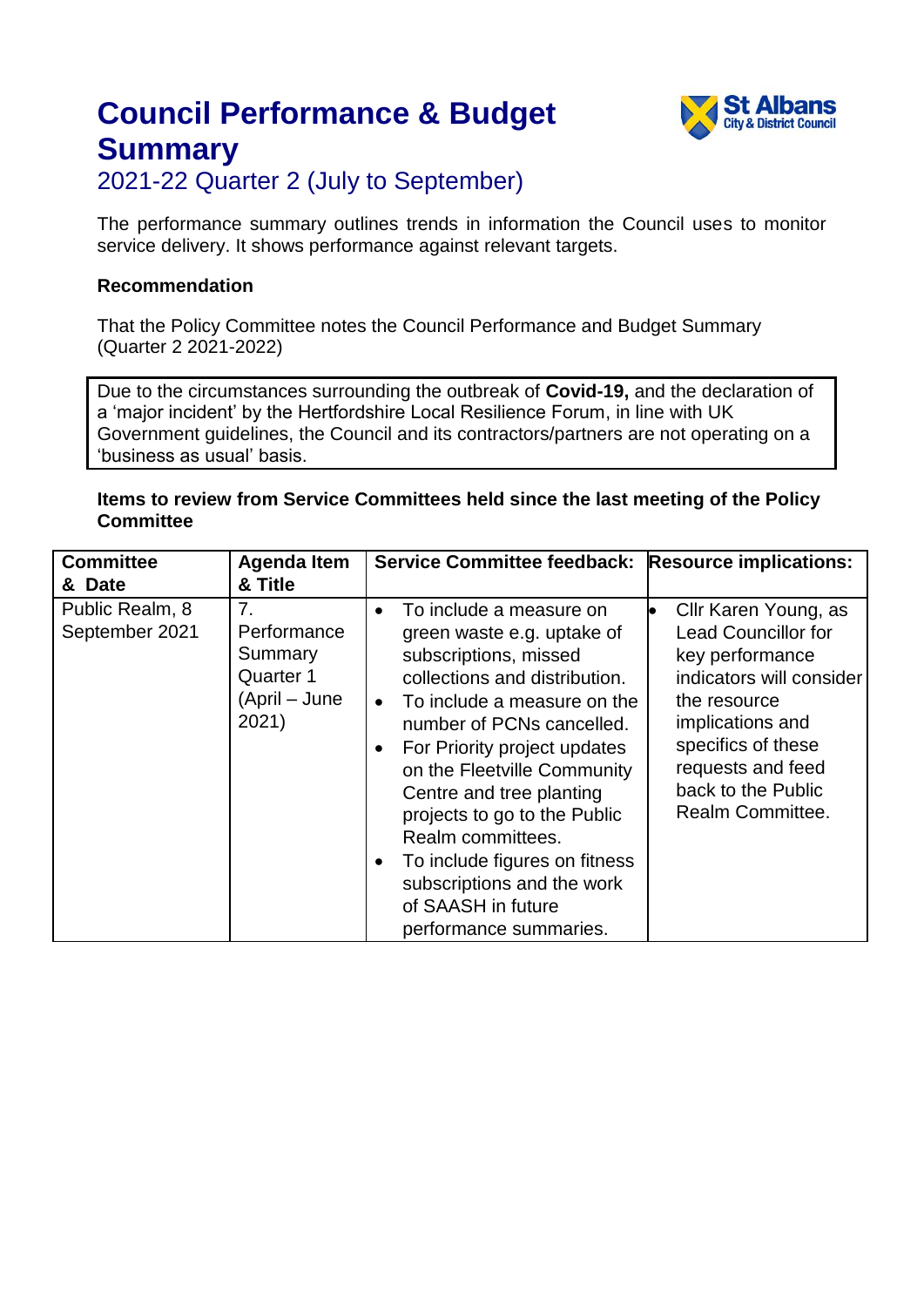#### **Vacant Units (City and District)**

The table below shows the proportion of vacant retail properties as at 30 September 2021 by parish and the non-parished area (City). The properties are retail only. The information is extracted from the Council's business rates database.

| <b>PARISH</b>          | <b>NO. PROPERTIES</b> | <b>UNOCCUPIED</b>        |          |          | % UNOCCUPIED |                |                |
|------------------------|-----------------------|--------------------------|----------|----------|--------------|----------------|----------------|
|                        |                       |                          | 21/22    | 21/22    | 20/21        | 20/21          | 20/21          |
|                        |                       |                          | Q2       | Q1       | Q4           | Q <sub>3</sub> | Q <sub>2</sub> |
| UNPARISHED CITY        | 726                   | 33 (up 6*)               | 4.55%    | 3.72%    | 4.56%        | 3.85%          | 4.13%          |
| <b>COLNEY HEATH</b>    | 31                    | 0                        | 0.00%    | $0.00\%$ | $0.00\%$     | 0.00%          | 0.00%          |
| <b>HARPENDEN RURAL</b> | 5                     | 0                        | $0.00\%$ | $0.00\%$ | $0.00\%$     | $0.00\%$       | 0.00%          |
| <b>LONDON COLNEY</b>   | 53                    | $2$ (up 1 <sup>*</sup> ) | 3.77%    | 1.89%    | 3.77%        | 5.66%          | 7.69%          |
| <b>REDBOURN</b>        | 34                    | 0                        | $0.00\%$ | $0.00\%$ | $0.00\%$     | $0.00\%$       | 2.86%          |
| <b>ST MICHAEL</b>      | 3                     | 0                        | 0.00%    | $0.00\%$ | $0.00\%$     | 0.00%          | 0.00%          |
| <b>ST STEPHEN</b>      | 55                    | 1                        | 1.82%    | 1.82%    | 1.82%        | 3.70%          | 3.70%          |
| <b>SANDRIDGE</b>       | 5                     | 4                        | 6.78%    | 6.78%    | 3.57%        | 5.36%          | 5.36%          |
| <b>WHEATHAMPSTEAD</b>  | 40                    | 0                        | 0.00%    | $0.00\%$ | $0.00\%$     | 0.00%          | 0.00%          |
| <b>HARPENDEN</b>       | 244                   | $6$ (down $5^*$ )        | 2.46%    | 4.51%    | 3.69%        | 4.10%          | 4.92%          |
|                        |                       |                          |          |          |              |                |                |
| <b>TOTALS</b>          | 1,250                 | 46 (up 2 <sup>*</sup> )  | 3.68%    | 3.52%    | 3.77%        | 3.68%          | 4.16%          |

#### **Retail Properties - Vacancy Rate**

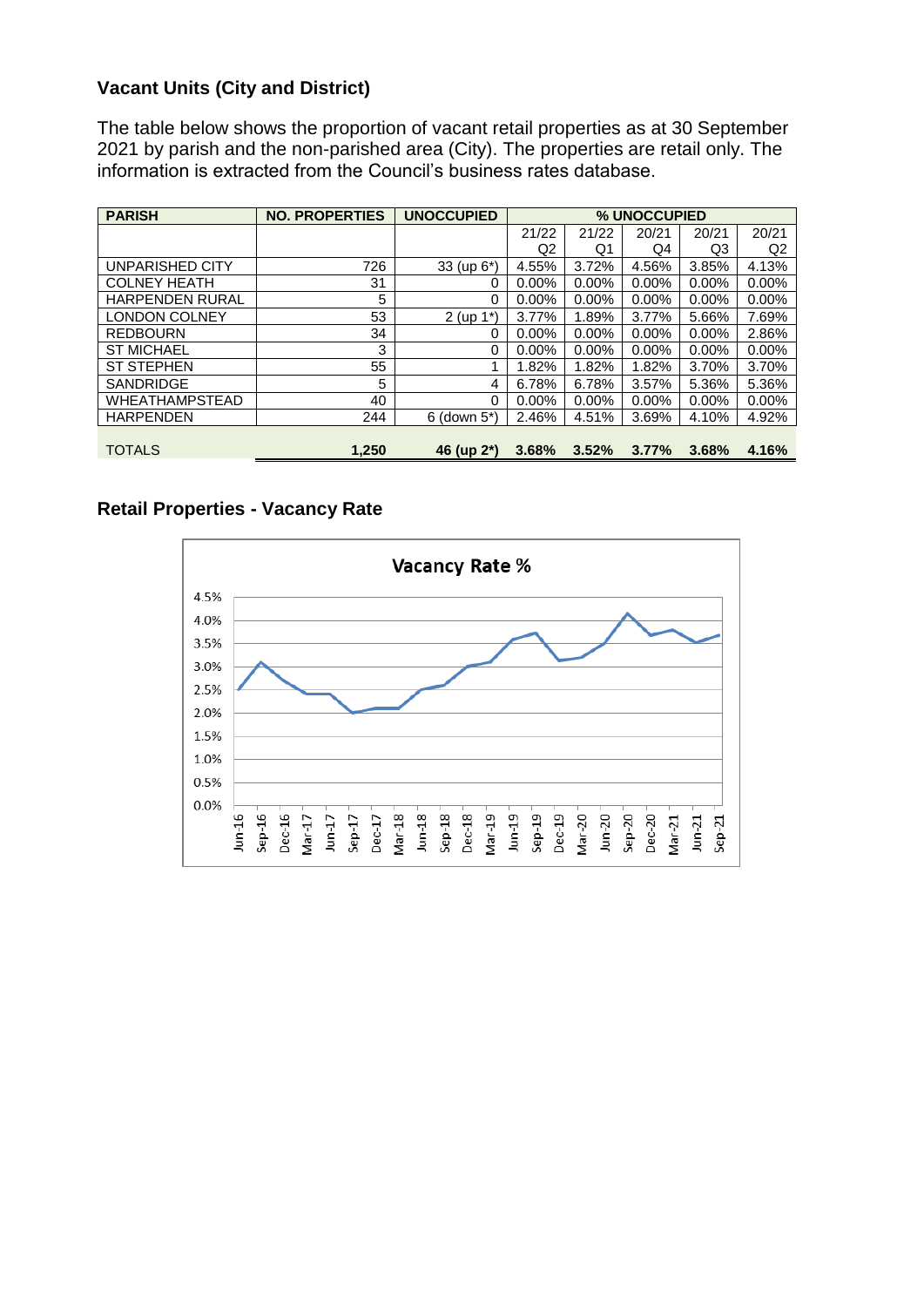#### **Crime and Anti-Social Behaviour Performance Measures**

#### All Crime (Number of Incidents)

| <b>Month</b> | 2nd Qtr.<br>2020/2021 | <b>Month</b> | 3rd Qtr.<br>2020/21 | <b>Month</b> | 4th Qtr.<br>2020/21 | <b>Month</b> | 1st Qtr.<br>2021/22 | <b>Month</b> | 2 <sup>nd</sup> Qtr.<br>2021/22 |
|--------------|-----------------------|--------------|---------------------|--------------|---------------------|--------------|---------------------|--------------|---------------------------------|
| Jul          | 693                   | Oct          | 626                 | Jan          | 518                 | Apr          | 652                 | Jul          | 598                             |
| Aug          | 607                   | Nov          | 643                 | Feb          | 495                 | May          | 639                 | Aug          | 671                             |
| Sep          | 662                   | Dec          | 608                 | Mar          | 533                 | Jun          | 669                 | Sep          | 658                             |
| <b>Total</b> | 1,962                 | Total        | 1,877               | <b>Total</b> | 1,546               | <b>Total</b> | 1,960               | <b>Total</b> | 1927                            |
|              |                       |              |                     |              |                     |              |                     |              | .                               |

**Source:** Data provided by Hertfordshire Constabulary.

**Percentage change from Q2 2020/2021 -1.78%**

| Crime description (10 or more offences)                                               | <b>Q2 Count</b> |  |  |  |
|---------------------------------------------------------------------------------------|-----------------|--|--|--|
| Assault                                                                               | 527             |  |  |  |
| Theft                                                                                 | 470             |  |  |  |
| Motor vehicle crime including theft of/from/interference/unauthorised taking/attempts | 211             |  |  |  |
| Criminal Damage                                                                       | 164             |  |  |  |
| Harassment                                                                            | 149             |  |  |  |
| Drugs                                                                                 | 33              |  |  |  |
| Sending letters etc with intent to cause distress or anxiety                          | 57              |  |  |  |
| Making off without payment                                                            |                 |  |  |  |
| Burglary - Residential - Dwelling (including attempts and aggravated)                 |                 |  |  |  |
| Fear or provocation of violence                                                       |                 |  |  |  |
| Burglary - Business and Community (including attempts)                                |                 |  |  |  |
| Burglary - Residential - Non-Dwelling                                                 | 15              |  |  |  |
| Robbery (of Personal or business Property) including attempts                         | 11              |  |  |  |
| Threats to kill                                                                       | 29              |  |  |  |
| Racially or religiously aggravated intentional/non-intentional harassment, alarm or   |                 |  |  |  |
| distress                                                                              | 16              |  |  |  |
| Possession of offensive weapon without lawful authority or reasonable excuse          | 15              |  |  |  |
| Threats to destroy or damage property                                                 | 10              |  |  |  |

#### Anti-social Behaviour

| <b>ASB Type</b>            | 2nd Qtr.<br>2020/21 | 3rd Qtr.<br>2020/21 | 4th Qtr.<br>2020/21 | 1st Qtr.<br>2021/22 | 2nd Qtr.<br>2021/22 |
|----------------------------|---------------------|---------------------|---------------------|---------------------|---------------------|
| Environmental <sup>1</sup> | 212                 | 119                 | 131                 | 150                 | 146                 |
| Nuisance <sup>2</sup>      | 435                 | 356                 | 345                 | 358                 | 409                 |
| Personal <sup>3</sup>      | 140                 | 95                  | 145                 | 136                 | 223                 |
| <b>Total</b>               | 787                 | 570                 | 621                 | 644                 | 778                 |
| Percentage change          |                     |                     |                     |                     |                     |
| from same quarter in       |                     |                     |                     |                     |                     |
| the previous year          | $+21.8%$            | $+5.2%$             | $+9.1%$             | $-23.9%$            | $-1.1\%$            |

**Source:** Data provided by Hertfordshire Constabulary.

<sup>-</sup> $1$  Environmental antisocial behaviour is when a person's actions affect the wider environment, such as public spaces or building.

 $2$  Nuisance antisocial behaviour is when a person causes trouble, annoyance or suffering to a community.

 $3$  Personal antisocial behaviour is when a person targets a specific individual or group.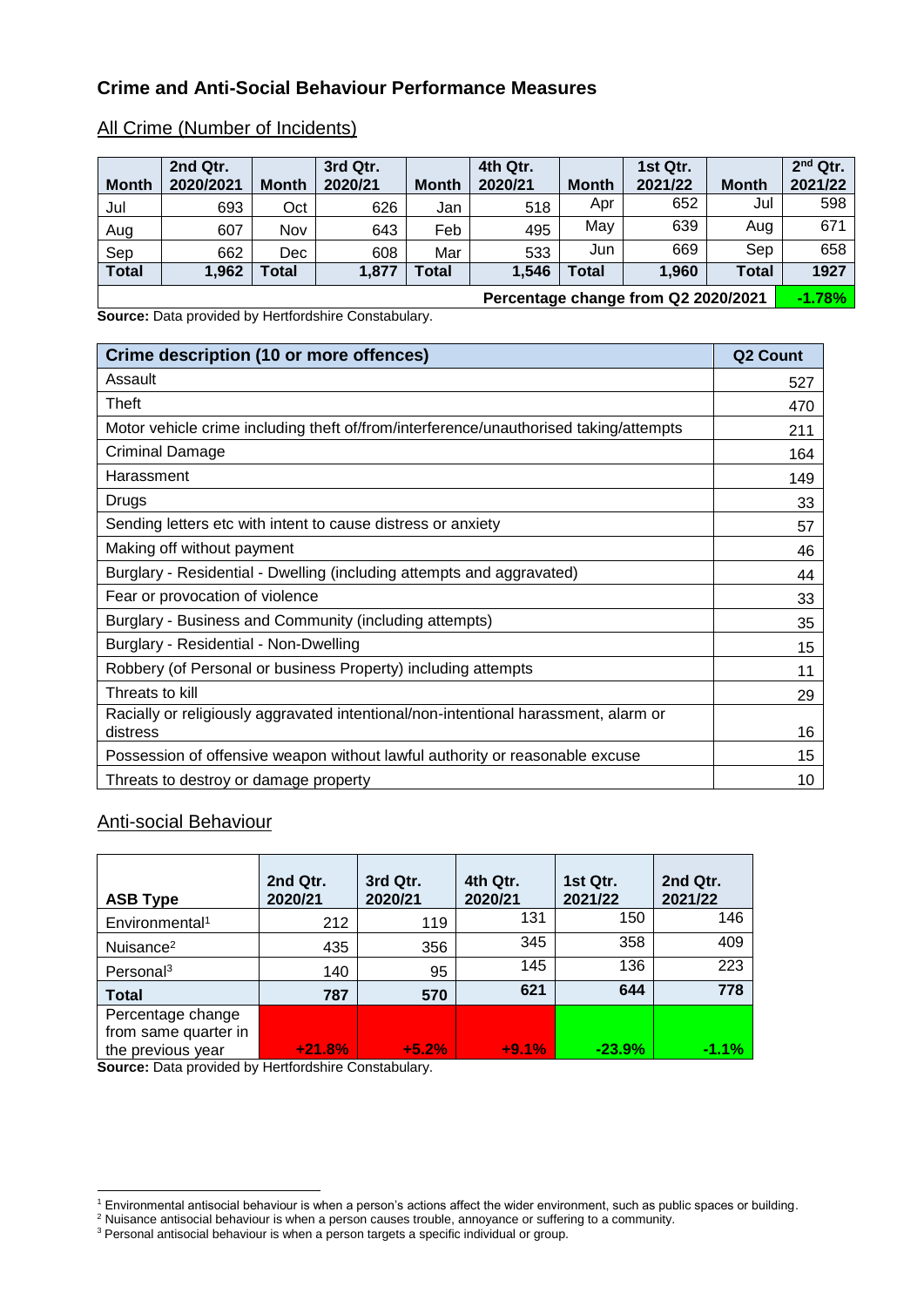#### County-wide, All Crime

| <b>CSP</b>                | <b>Population</b><br>(2019 mid-<br>year<br>estimate) | <b>Number of</b><br>crimes this<br>year (Jul-<br><b>Sept</b><br>2021/22) | <b>Number of</b><br>crimes per<br>capita<br>(Jul-Sept<br>2021/22) | Number of<br>crimes last<br>year (Jul-<br><b>Sept</b><br>2020/21) | <b>Number of</b><br><b>crimes</b><br>per capita<br>(July-Sept)<br>2020/21) | Change | $\frac{0}{0}$<br>Change |
|---------------------------|------------------------------------------------------|--------------------------------------------------------------------------|-------------------------------------------------------------------|-------------------------------------------------------------------|----------------------------------------------------------------------------|--------|-------------------------|
| <b>Hertfordshire</b>      | 1,189,519                                            | 16,925                                                                   | 0.014                                                             | 19,122                                                            | 0.016                                                                      | 2197   | $-11.5%$                |
| <b>Broxbourne</b>         | 97,279                                               | 1,354                                                                    | 0.013                                                             | 1,805                                                             | 0.018                                                                      | 451    | $-24.0%$                |
| Dacorum                   | 154,763                                              | 2,020                                                                    | 0.013                                                             | 2,308                                                             | 0.014                                                                      | 288    | $-12.5%$                |
| <b>East Herts</b>         | 149,748                                              | 1,665                                                                    | 0.011                                                             | 1,848                                                             | 0.012                                                                      | 183    | $-9.9%$                 |
| Hertsmere                 | 104,919                                              | 1,705                                                                    | 0.016                                                             | 1,978                                                             | 0.018                                                                      | 273    | $-13.8%$                |
| North Herts               | 133,570                                              | 1,423                                                                    | 0.010                                                             | 1,622                                                             | 0.012                                                                      | 199    | $-12.3%$                |
| <b>St Albans</b>          | 148,452                                              | 1,927                                                                    | 0.013                                                             | 2,105                                                             | 0.014                                                                      | 178    | $-8.5%$                 |
| Stevenage                 | 87,845                                               | 1,913                                                                    | 0.021                                                             | 1,994                                                             | 0.022                                                                      | 81     | $-4.1\%$                |
| <b>Three Rivers</b>       | 93,323                                               | 996                                                                      | 0.010                                                             | 1,147                                                             | 0.012                                                                      | 151    | $-13.2%$                |
| Watford                   | 96,577                                               | 1,959                                                                    | 0.020                                                             | 2,030                                                             | 0.020                                                                      | 71     | $-3.5%$                 |
| Welwyn Hatfield           | 123,043                                              | 1,810                                                                    | 0.014                                                             | 2,204                                                             | 0.017                                                                      | 394    | $-17.9%$                |
| Location not<br>specified |                                                      | 153                                                                      |                                                                   | 81                                                                |                                                                            | 72     | $+88.9%$                |

Data for **Q2** (1 July 2021 to 30 September 2021) of 2021-2022.

**Source:** Crime data provided by Hertfordshire Constabulary. Population figures provided by the Office for National Statistics.

Per capita: per 1,000 of the population.

#### **Parking Services Civil Enforcement Officer Recruitment Update**

| <b>Milestone</b>                                  | Jan-21 | Feb-21 | Mar-21 $ $ | Apr-21   May-21 | <b>Jun-21</b> | <b>Jul-21</b> | Aug-21 | Sep-21 | Oct-21 | <b>Nov-21</b> | <b>Dec-21</b> | Overall | Commentary                                                                                                                                                                                                                                                                                                                                            |
|---------------------------------------------------|--------|--------|------------|-----------------|---------------|---------------|--------|--------|--------|---------------|---------------|---------|-------------------------------------------------------------------------------------------------------------------------------------------------------------------------------------------------------------------------------------------------------------------------------------------------------------------------------------------------------|
| First round of recruitment                        | B      |        |            |                 |               |               |        |        |        |               |               |         | The Parking Services restructure<br>has been completed. Existing<br>(transferred) Civil Enforcement                                                                                                                                                                                                                                                   |
| Remaining posts advertised externally (2nd round) |        |        |            |                 |               |               | R      |        |        |               |               |         | Officers are in post. The<br>remaining six posts were<br>advertised externally. Interviews<br>were held during w/c 7<br>December 2020.                                                                                                                                                                                                                |
| Closing date for applications (2nd round)         |        |        |            |                 |               |               |        |        |        |               |               | G       | One new permanent CEO was<br>appointed 30 April 2021. 10 FTE<br>CEOs and 4 CEO supervisors<br>are now in post.                                                                                                                                                                                                                                        |
| Interviews and offers made (2nd round)            |        |        |            |                 |               |               |        | в<br>G | в      |               |               |         | 4.5 permanent CEO posts<br>remain vacant. Those posts are<br>being covered by temporary<br>staff. A second recruitment<br>round for CEOs took place at<br>the end of September 2021 with<br>two posts being offered at the<br>end of the round. A third round of<br>recruitment will be required to fill<br>the remaining 2.5 permenant<br>CEO posts. |
| Appointment of permanent CEOs (2nd round)         |        |        |            |                 |               |               |        |        |        |               |               |         |                                                                                                                                                                                                                                                                                                                                                       |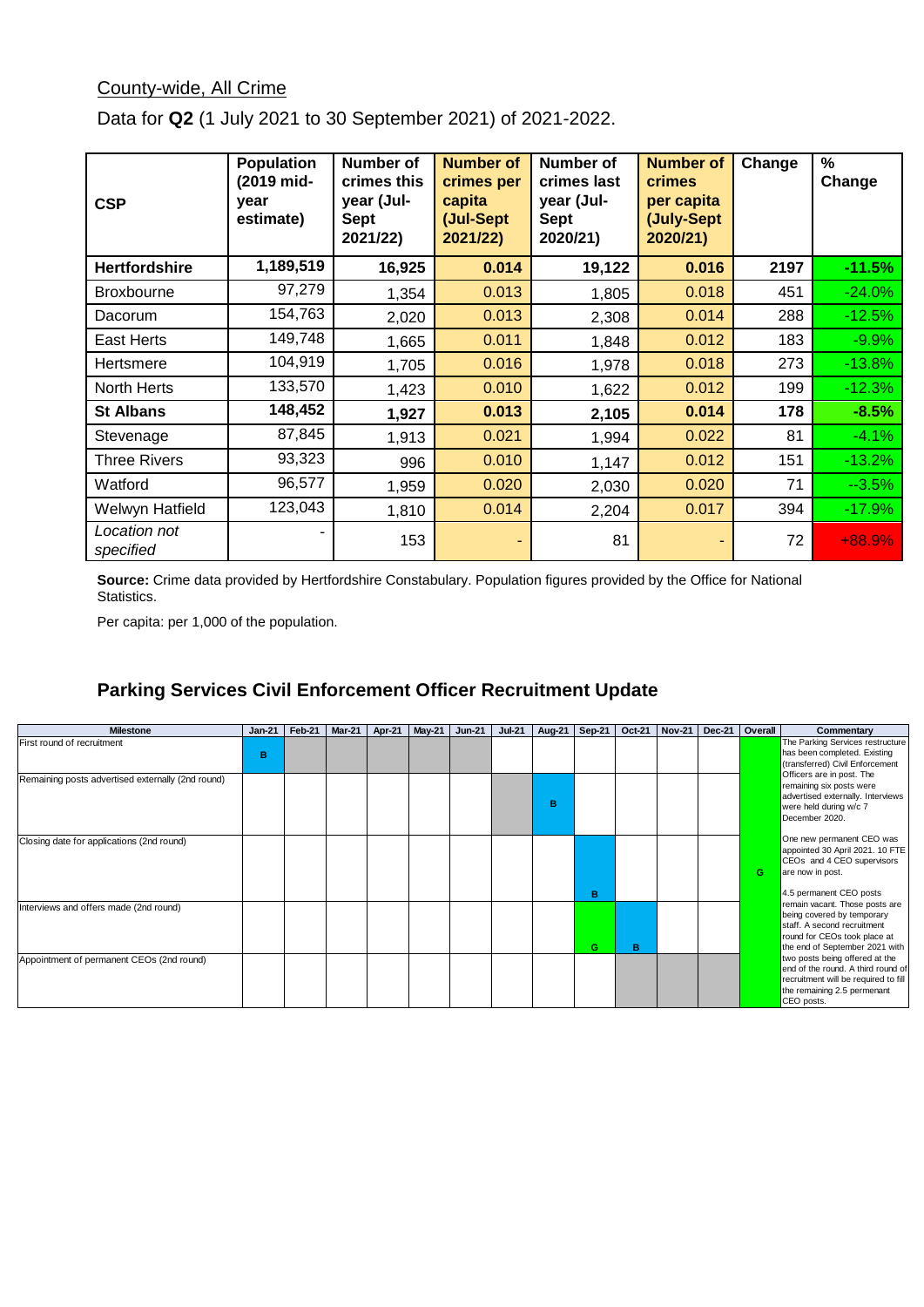### **Council Housing Allocations (Q2)**

| Type of<br>property                | <b>Number</b><br>Οf<br>properties<br>allocated | <b>Type of applicant</b>   | <b>Number of</b><br>applicants | <b>Priority</b><br>band | <b>Number of</b><br>properties |
|------------------------------------|------------------------------------------------|----------------------------|--------------------------------|-------------------------|--------------------------------|
| <b>Bedsits</b>                     | 2                                              | Homeless households        | 18                             | <b>Band A</b>           | <b>I</b>                       |
| 1-bedroom                          | 34                                             | Housing register           | 41                             | <b>Band B</b>           | 43                             |
| 2-bedroom                          | 38                                             |                            |                                | <b>Band C</b>           | $\boldsymbol{g}$               |
| 3-bedroom                          | 15                                             |                            | 38                             | <b>Band D</b>           | <b>39</b>                      |
| 3-bedroom<br>parlour/4-<br>bedroom | 8                                              | <b>Transfer applicants</b> |                                | <b>Band E</b>           | 2                              |

## **Breakdown of current housing waiting list**

| <b>Bedroom need</b> | <b>Housing register</b> | <b>Transfer</b> | <b>Fotal</b> |
|---------------------|-------------------------|-----------------|--------------|
| 1-bedroom           | 65                      | 69              | 134          |
| 2-bedroom           | 36                      | 45              | 81           |
| 3-bedroom           | 48                      | 113             | 161          |
| 4+-bedroom          |                         | 30              | 37           |
|                     |                         | Total           | 413          |

| <b>Bedroom</b><br>need | <b>Band A</b> | <b>Band B</b> | <b>Band C</b> | <b>Band D</b> | <b>Band E</b> | Total |
|------------------------|---------------|---------------|---------------|---------------|---------------|-------|
| 1-bedroom              | 11            | 46            | 11            | 31            | 35            | 134   |
| 2-bedroom              | 4             | 22            | 10            | 45            | 0             | 81    |
| 3-bedroom              | $\mathbf 2$   | 16            | 23            | 120           | 0             | 161   |
| $4 + -$<br>bedroom     | 3             | 5             | 16            | 13            | 0             | 37    |
|                        |               |               |               |               | <b>Total</b>  | 413   |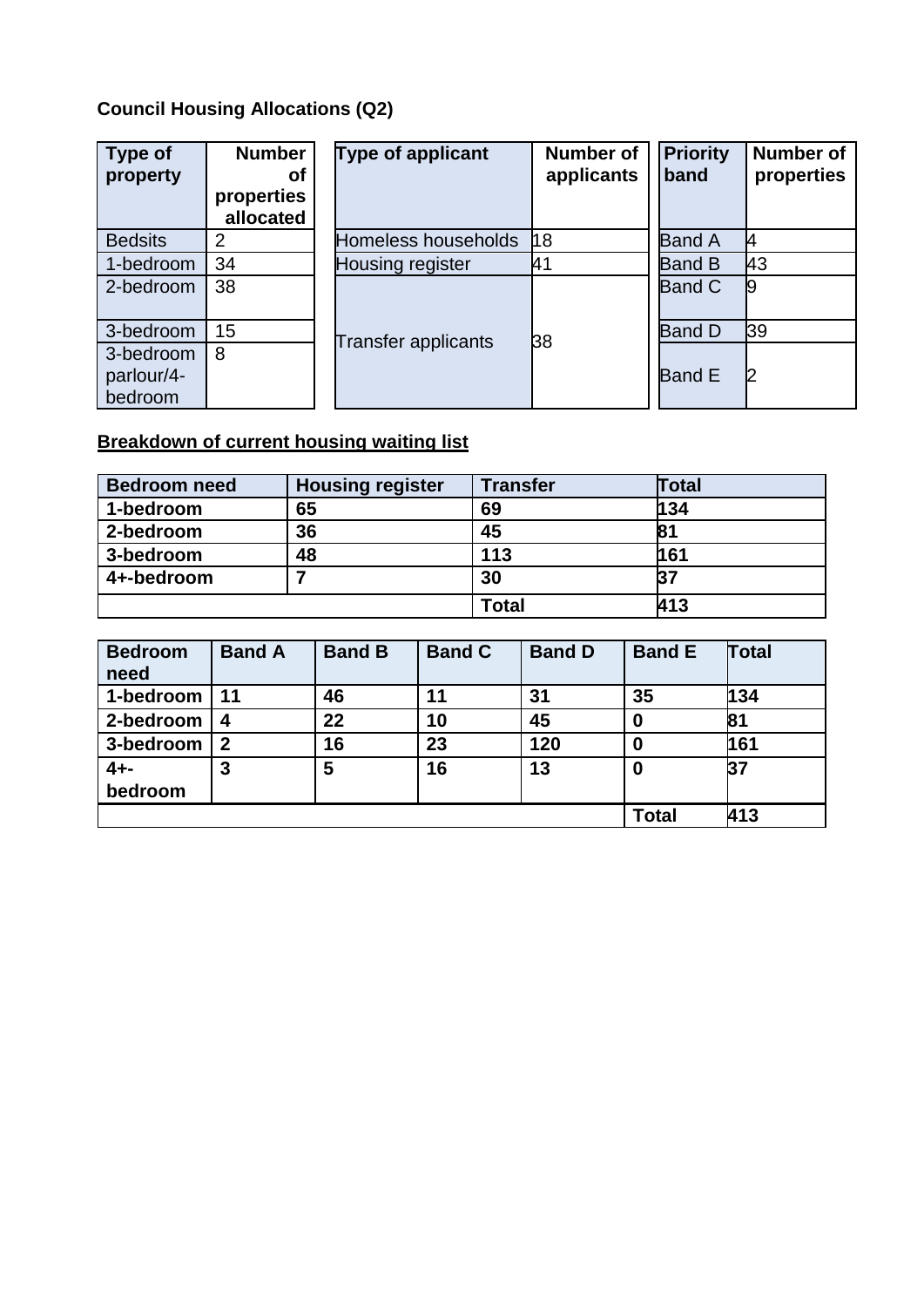#### **Budget variance by department (Q2)**

|                                                                                    | Variance % | <b>Comments</b> (on variances +/-5% of<br>budget)                                                                                                                                                                |
|------------------------------------------------------------------------------------|------------|------------------------------------------------------------------------------------------------------------------------------------------------------------------------------------------------------------------|
| <b>Chief Executive &amp; Policy</b>                                                | $-4.5%$    |                                                                                                                                                                                                                  |
| <b>Community Services</b>                                                          | 44.5%      | Covid-19-related income loss from<br>the markets and parking, and costs<br>in waste management.                                                                                                                  |
| <b>Commercial &amp; Development</b>                                                | 335.3%     | Covid-19-related income loss from<br>leisure, commercial property and<br>museum service.                                                                                                                         |
| <b>Corporate Services</b>                                                          | 13.9%      | Covid-19 related IT infrastructure<br>and support costs and digital licence<br>costs.                                                                                                                            |
| Finance & Legal                                                                    | 2.4%       |                                                                                                                                                                                                                  |
| <b>General Fund Housing</b>                                                        | 11.3%      | Reduction in housing inspection<br>income to reflect the slowdown in<br>demand for HMO licences                                                                                                                  |
| <b>Planning and Building Control</b>                                               | 19.6%      | Reduced income from larger<br>planning applications                                                                                                                                                              |
| Non Departmental - Covid &<br>Contingencies                                        | $-127.6%$  | This set of codes holds budgets not<br>allocated out to services, and at<br>present shows a positive variation<br>which (as anticipated at budget<br>time), balances out much of the<br>adverse variation above. |
| Forecast budget variance at<br>the Year End (General Fund<br>for year in question) | 2.3%       |                                                                                                                                                                                                                  |

#### **A note on the content of the tables below**

As part of the changes brought about by the move to a Committee System, the Council has moved to quarterly reporting (which replaces the previous monthly reporting). The information presented in tables below reflects the Quarter 2 data (for the period July to September 2021) and is, by its nature, a look back at the position at the end of that quarter, hence the language and dates that are included.

#### **Commentary**

The table below provides commentary for indicators giving more detailed explanation, and any action the Council is taking to improve performance where appropriate.

|                         | <b>Measure</b>        | <b>Comments</b>                                              |
|-------------------------|-----------------------|--------------------------------------------------------------|
|                         | Average time in       | The time in temporary accommodation remains high due to      |
|                         | temporary             | the ongoing complexity of cases and availability of suitable |
| $\overline{\mathsf{R}}$ | accommodation (weeks) | accommodation. The ban on evictions, which ended at the      |
|                         |                       | end of May, meant we had many cases where people were        |
|                         |                       | unable to move on to other types of accommodation.           |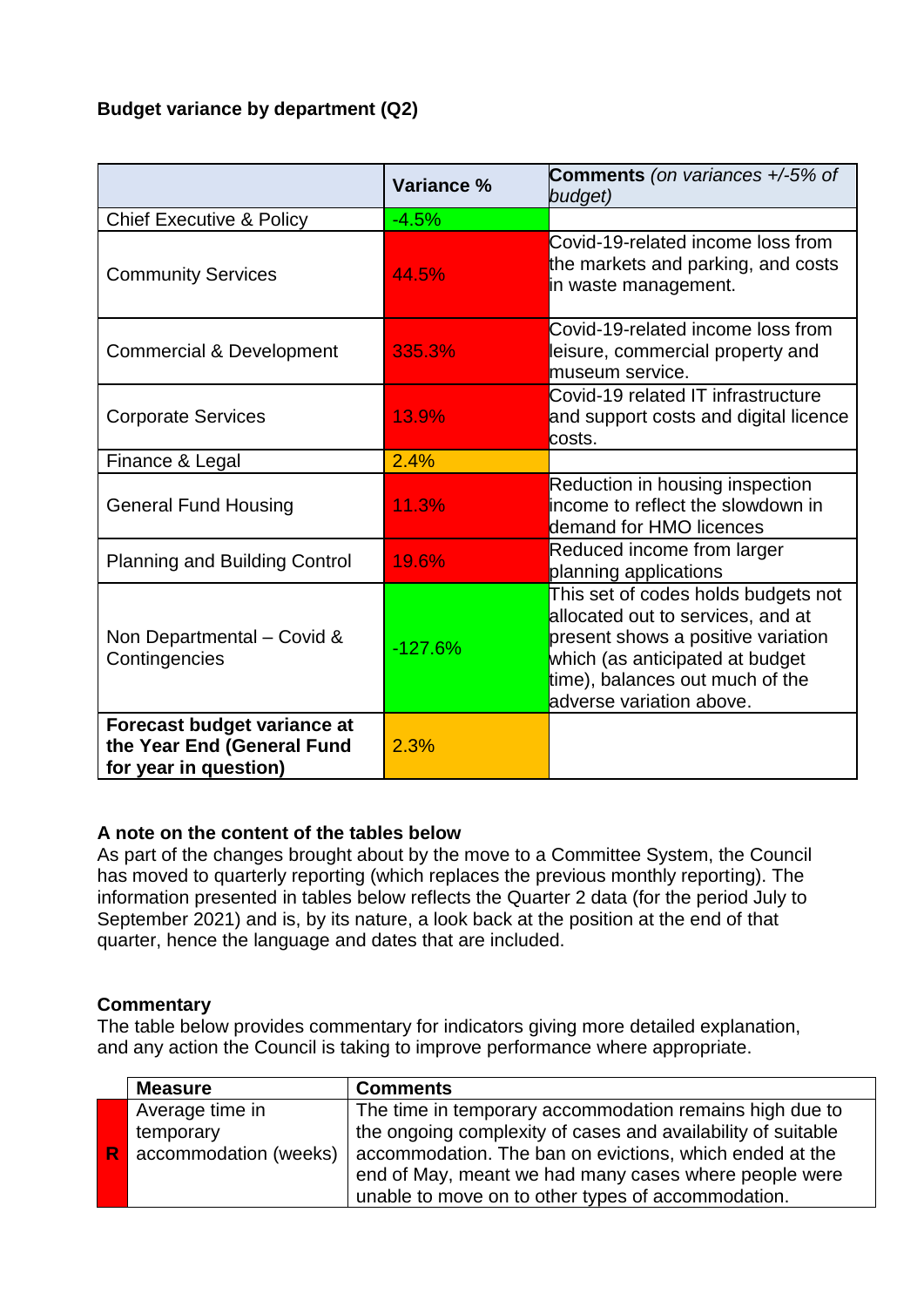|   | <b>Measure</b>                                                                                                   | <b>Comments</b>                                                                                                                                                                                                                                                                                                                                                                                                                                                                                                                                                                                                                                                                                                                                                                                                                                                                                                                                                                                                                                                                                                          |
|---|------------------------------------------------------------------------------------------------------------------|--------------------------------------------------------------------------------------------------------------------------------------------------------------------------------------------------------------------------------------------------------------------------------------------------------------------------------------------------------------------------------------------------------------------------------------------------------------------------------------------------------------------------------------------------------------------------------------------------------------------------------------------------------------------------------------------------------------------------------------------------------------------------------------------------------------------------------------------------------------------------------------------------------------------------------------------------------------------------------------------------------------------------------------------------------------------------------------------------------------------------|
| A | Number of properties let                                                                                         | There has been a slight reduction in the number of properties<br>let this quarter due to less properties being available,<br>although the figure for the previous quarter was somewhat<br>inflated by the number of lettings in the new development at<br>Hawksley Court.                                                                                                                                                                                                                                                                                                                                                                                                                                                                                                                                                                                                                                                                                                                                                                                                                                                |
| A | Rent arrears of current<br>tenants as a percentage<br>of rent due                                                | Rent arrears are showing their seasonal increase reflecting<br>the payment cycle associated with the two week rent free<br>period at Christmas. Arrears are slightly above the second<br>quarter target of 4.75% but will fall at the end of December<br>once we have had the rent free weeks. The arrears are lower<br>when compared to September 20 quarter 2 when they<br>amounted to 5.6%.                                                                                                                                                                                                                                                                                                                                                                                                                                                                                                                                                                                                                                                                                                                           |
| R | Average time to re-let<br>dwellings (excluding<br>temporary<br>accommodation)<br>(cumulative, Apr-Mar)<br>(days) | The void turnaround time has increased over the course of<br>this quarter. There are two reasons behind this:<br>1. Several 'hard to let' properties have been let this<br>quarter. These include several elderly designated<br>properties as well as bedsits and one bedroom flats in<br>areas, less popular with our tenants Some of these<br>properties have had multiple offers before being let.<br>There is only one void now remaining at Warner<br>House.<br>2. Although the contractor has caught up with some of the<br>overdue voids (empty property to get ready for<br>reletting) they are still in the process of recruiting some<br>direct labour. They have experienced some difficulties<br>in recruitment due to known pressures within the<br>construction industry.<br>At the end of Quarter 2 there were 30 outstanding re-let<br>voids compared with 41 at the end of quarter 1. There are<br>16 with the contractor (for works), and 14 properties with<br>the lettings team (to be let), 2 of which are age restricted<br>properties and another 2 are in areas with local lettings<br>policies. |
| A | Number of voids over<br>26-day target (but below<br>90 days)                                                     | This has declined over the quarter from 21 at the end of Q1 to<br>14 at the end of Q2, largely due to the eventual letting of<br>some 'hard to let' properties detailed above.                                                                                                                                                                                                                                                                                                                                                                                                                                                                                                                                                                                                                                                                                                                                                                                                                                                                                                                                           |
| Α | Percentage of planning<br>applications not<br>determined (within time<br>limits or agreed<br>timescale)          | Statistics published by the Department for Levelling Up,<br>Housing and Communities (DLUHC) show that 128,400<br>applications were submitted to District planning authorities in<br>England seeking planning permission between April and June<br>2021. This is an increase of 45 per cent when compared with<br>the same quarter in 2020, when the country was in, and coming<br>out of, the first lockdown.<br>SADC saw an increase in 'other' (includes householder)<br>applications of 50% during the same quarter. Householder<br>applications have continued at higher, albeit reducing, levels in<br>July and August. The increased workload results in Planning<br>Officers having high caseloads though continually exceeding<br>their output target for decisions.                                                                                                                                                                                                                                                                                                                                             |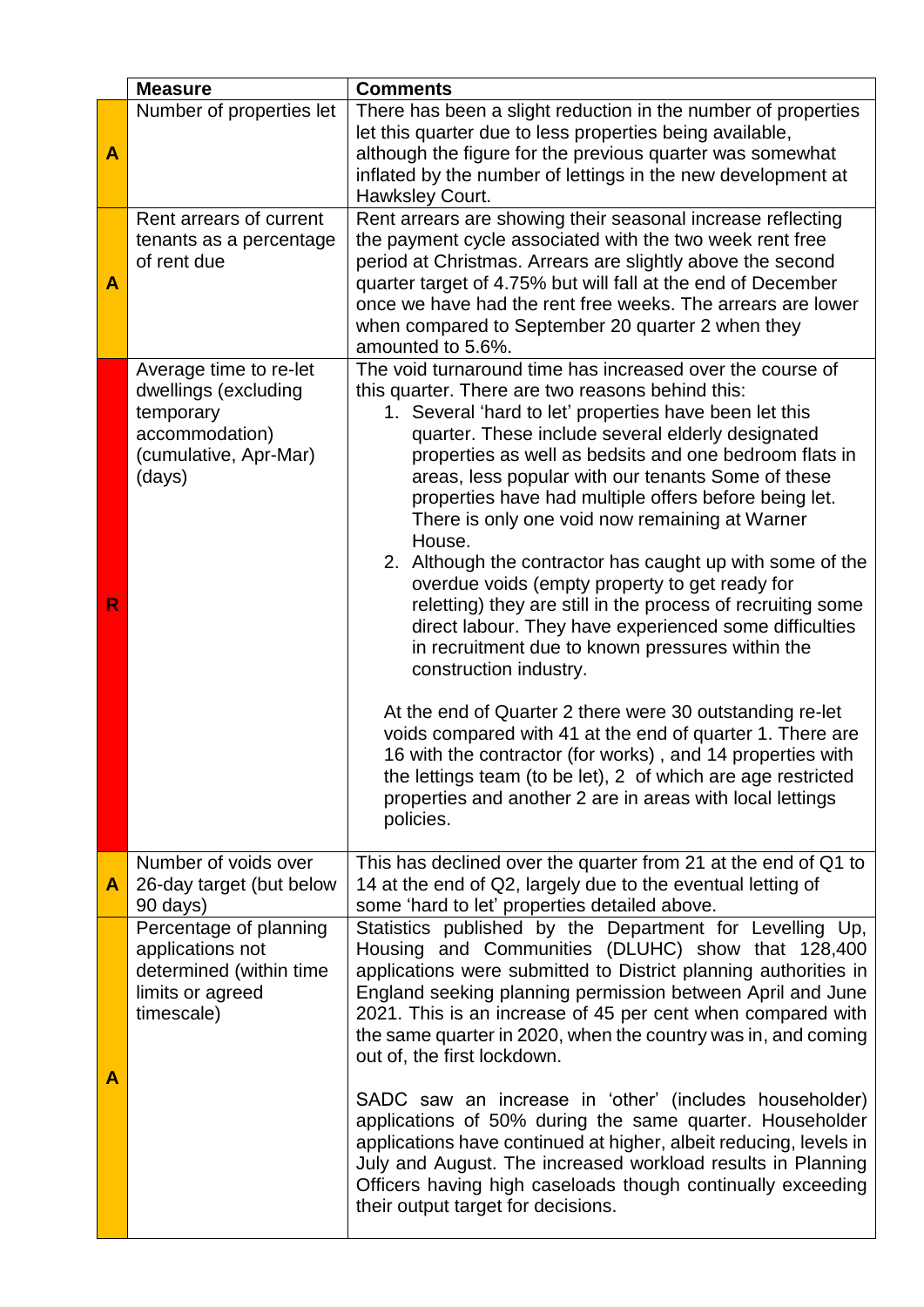|              | <b>Measure</b>                                                                                   | <b>Comments</b>                                                                                                                                                                                                                                                                                                                                                                                                                                                                                                                |
|--------------|--------------------------------------------------------------------------------------------------|--------------------------------------------------------------------------------------------------------------------------------------------------------------------------------------------------------------------------------------------------------------------------------------------------------------------------------------------------------------------------------------------------------------------------------------------------------------------------------------------------------------------------------|
|              |                                                                                                  | The high demand for the service appears, at the current time,<br>to be returning towards normal levels (13% increase in 'other<br>applications in July). If this trend continues, an improvement is<br>expected in Quarter 4.                                                                                                                                                                                                                                                                                                  |
|              | Number of planning<br>applications that have<br>not been determined in<br>time (at end of month) | National benchmarking data for non-major applications<br>(DLUHC threshold is below 70 per cent) shows that SADC<br>decided 75.5 per cent of 3,815 non-major decisions within the<br>statutory eight-week timescale. This DLUHC data covers the<br>two years to the end of June 2021. (Barrow-in-Furness scored<br>the lowest, having decided 68.2 per cent of 509 decisions<br>within the statutory eight-week timescale.)<br>The number of out of time applications remains high. This is                                     |
| R            |                                                                                                  | due to the service having experienced a significant increase in<br>application submissions over a 6 month period.                                                                                                                                                                                                                                                                                                                                                                                                              |
|              |                                                                                                  | This has been exacerbated by the recent departure of a<br>Graduate Planner; recruitment to fill this role is underway.<br>Whilst the number of out of time applications is considerably<br>higher than the target for the service, a large percentage of out<br>of time applications expired in August and September so have<br>not been waiting for a decision for a long period of time. This<br>differs significantly from the position a number of years ago<br>when this local key performance indicator was established. |
| R            | Percentage of business<br>rates collected of that<br>collectable in the year                     | Many retail / hospitality / leisure businesses received 100%<br>retail relief up to the 30 <sup>th</sup> June 2021 due to Covid. This figure<br>therefore reflects that these businesses are now being<br>charged business rates from the 1 <sup>st</sup> of July onwards and this<br>will be collected over the rest of the financial year which will<br>affect the collection profile.                                                                                                                                       |
| A            | Percentage of council<br>tax collected of that<br>collectable in the year                        | Covid-19 continues to impact on residents' income and more<br>residents have requested their Council Tax is spread over 12<br>instalments, rather than 10. Furthermore, the Court Service is<br>still requesting that Local Authorities limit the number of<br>liability orders they request in respect of unpaid Council Tax<br>as the Courts are unable to accommodate large number of<br>attendees due to social distancing.                                                                                                |
| A            | Forecast budget<br>variance at the year end<br>(General Fund for year<br>in question)            | As in 20/21, the most significant financial impact of the Covid-<br>19 pandemic on the Council remains pressure on income. The<br>net overspend for the Council for the year is forecast to be<br>£0.35m. This represents c. 2.3% of the annual budget.                                                                                                                                                                                                                                                                        |
| R            | Number of Stage 1<br>complaints logged                                                           | There was an increase in the number of housing complaints.<br>The complaints relate to delays/errors (5), void repairs (3) and<br>policy decisions (1). Lessons learnt from the complaints are<br>fed back to staff to improve processes and reduce the risk of<br>reoccurrence.                                                                                                                                                                                                                                               |
| $\mathsf{R}$ | Number of stage 2<br>complaints logged                                                           | There were eighteen Stage 2 complaints logged during the<br>quarter of which seven relate to complaints escalated from<br>the previous quarter (April - June). The remaining eleven<br>Stage 2 complaints are for those received in this quarter (July<br>- September). The largest area of complaints at Stage 2 is for                                                                                                                                                                                                       |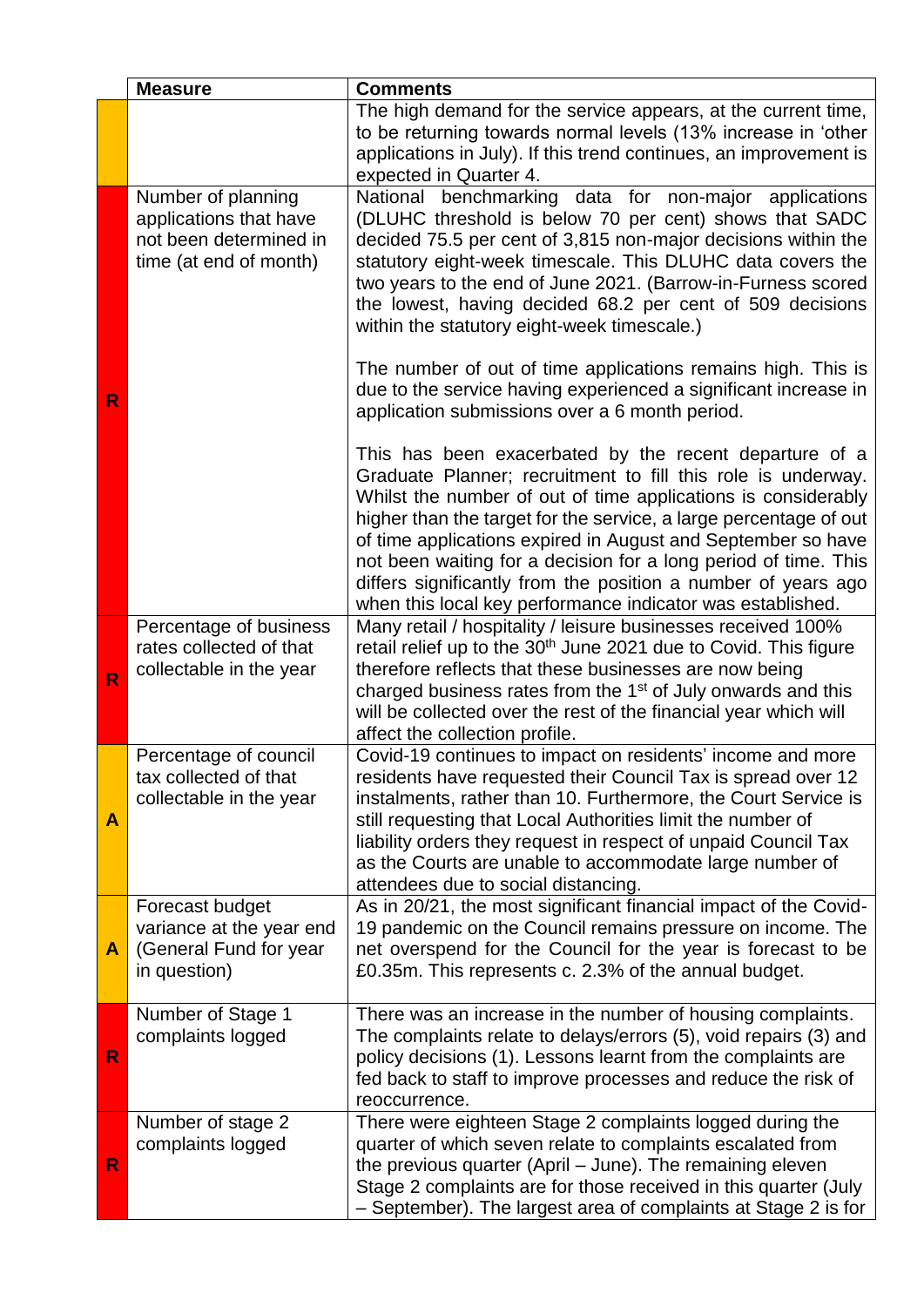|                | <b>Measure</b>                                                                                                  | <b>Comments</b>                                                                                                                                                                                                                                                                                                                                                                                                                                                                                                  |
|----------------|-----------------------------------------------------------------------------------------------------------------|------------------------------------------------------------------------------------------------------------------------------------------------------------------------------------------------------------------------------------------------------------------------------------------------------------------------------------------------------------------------------------------------------------------------------------------------------------------------------------------------------------------|
|                |                                                                                                                 | housing matters, which account for half (9) of the eighteen<br>complaints, five of which relate to housing management.                                                                                                                                                                                                                                                                                                                                                                                           |
| A              | Number of working<br>days/shifts lost due to<br>sickness absence per<br>full time equivalent<br>employee (days) | The top reasons for short term absences (based on the most<br>frequently occurring) were Covid-19, Dental/Oral, and Flu-like<br>Symptoms. The leading cause of long-term absence (based<br>on total days lost) was Stress/Anxiety.                                                                                                                                                                                                                                                                               |
| A              | Total volume of calls to<br>the Contact Centre<br>across all queues                                             | Additional telephone support remains in place to help<br>residents who are not able to use self-serve channels, or who<br>have general queries about the Council's services (including<br>the new green waste service) and getting back to business as<br>usual.                                                                                                                                                                                                                                                 |
| A              | <b>Parking Enforcement</b><br><b>Officer deployed Hours</b>                                                     | A return to near normal enforcement levels in June/July,<br>coupled with an almost full complement of staff (including<br>temporary officers) and low annual leave taken, meant a high<br>number of deployed hours. Long term sickness and a<br>resumption of annual leave saw a decrease in hours for<br>August and September.                                                                                                                                                                                  |
|                | <b>Parking Penalty Charge</b><br>Notices issued                                                                 | A return to normal enforcement levels resulted, initially, in a<br>large increase in penalty charge notices issued in June and<br>July. In August and September, PCNs, although above<br>average on numbers for previous years, fell due to substantial<br>long-term sickness of frontline staff.                                                                                                                                                                                                                |
| A              | <b>Recycling Rate</b>                                                                                           | The recycling rate is slightly down compared to Quarter 2 last<br>year, largely as a result of the dry spell in September which<br>impacted garden waste collected for recycling, combined with<br>the return to a holiday period this year, which means<br>residents present less recycling.                                                                                                                                                                                                                    |
| G <sub>1</sub> | Kg per household of<br>residual waste                                                                           | The Kg per household of residual waste is less (better) than<br>the corresponding period last year as a result of fewer people<br>at home compared to last year.                                                                                                                                                                                                                                                                                                                                                 |
| R              | Number of missed<br>waste collections per<br>100,000                                                            | Over the last Quarter, staffing issues including the lack of<br>LGV drivers, have impacted the collection services and meant<br>crews have had to be deployed in areas that they are not<br>familiar with. Veolia is training loaders to take their LGV tests.<br>This will result in the service being less reliant on agency staff<br>and the use of street cleansing operatives to collect waste.                                                                                                             |
|                | <b>Hypocaust visits</b>                                                                                         | The Hypocaust is free to visit in Verulamium Park and visitor<br>numbers are almost back to pre-pandemic levels showing<br>customer confidence in well ventilated/outdoor spaces.                                                                                                                                                                                                                                                                                                                                |
| G              | <b>Clock Tower visits</b>                                                                                       | Visitor numbers are slowly increasing but not quite back to<br>pre-pandemic levels.                                                                                                                                                                                                                                                                                                                                                                                                                              |
| R              | St Albans Museum +<br><b>Gallery visits</b>                                                                     | Visitor figures have now been adjusted to count for museum<br>visitors only (not including those who are using the toilets at<br>the front of the building). Even including these visitors the full<br>count would be 49,647 and would still be significantly lower<br>than pre-pandemic levels, showing that a substantial<br>proportion of the types of visitors who would engage in<br>museum visits have not yet returned. Nonetheless, the month<br>on month comparison against Q1 shows that significantly |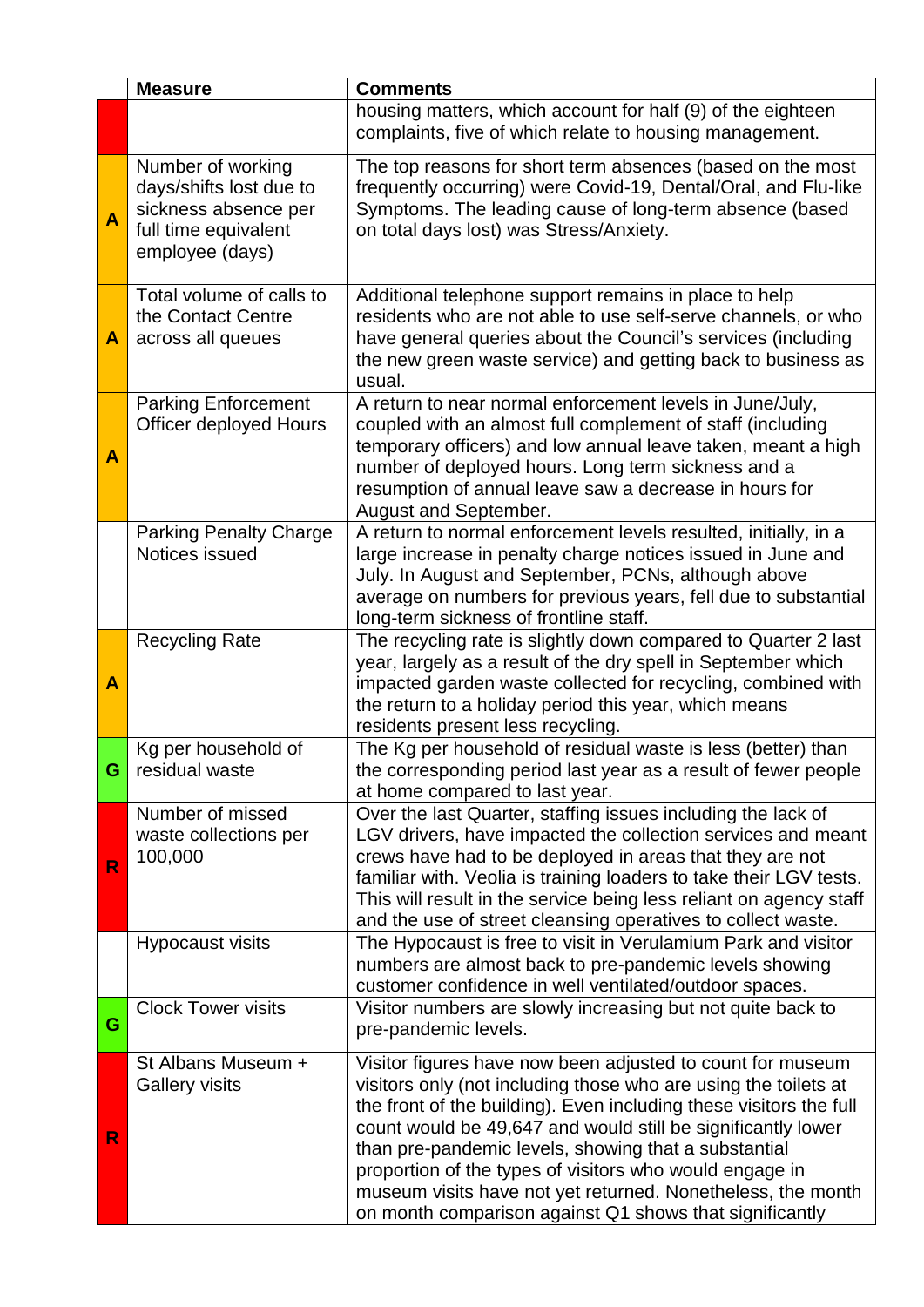|   | <b>Measure</b>              | <b>Comments</b>                                                                                                                                                                                                                                                                                                                                           |
|---|-----------------------------|-----------------------------------------------------------------------------------------------------------------------------------------------------------------------------------------------------------------------------------------------------------------------------------------------------------------------------------------------------------|
|   |                             | greater numbers are coming into the museum demonstrating<br>growing consumer confidence.                                                                                                                                                                                                                                                                  |
| G | Verulamium Museum<br>visits | The figures show a significant increase from the previous year<br>though numbers across all sites remain lower than pre-<br>pandemic figures. Verulamium Museum reopened to the<br>public in September 2020 so only partially comparable.<br>Schools returning in greater numbers since September 2021<br>is helping lift visitor numbers for Verulamium. |

#### **Key**

The performance information colour coding relates to the measure's target or trend. For indicators with a target: Green is where a target is achieved, Amber is up to 10% worse than target and Red is worse than 10% from target. For indicators with trend analysis: Green highlights an improved performance; Red a worse performance. In the Parking Services Civil Enforcement Officer Recruitment Update table, Blue indicates the completion of a project milestone.

**Contact:** Jessica Woodcock, National Management Trainee (Jessica.Woodcock@stalbans.gov.uk)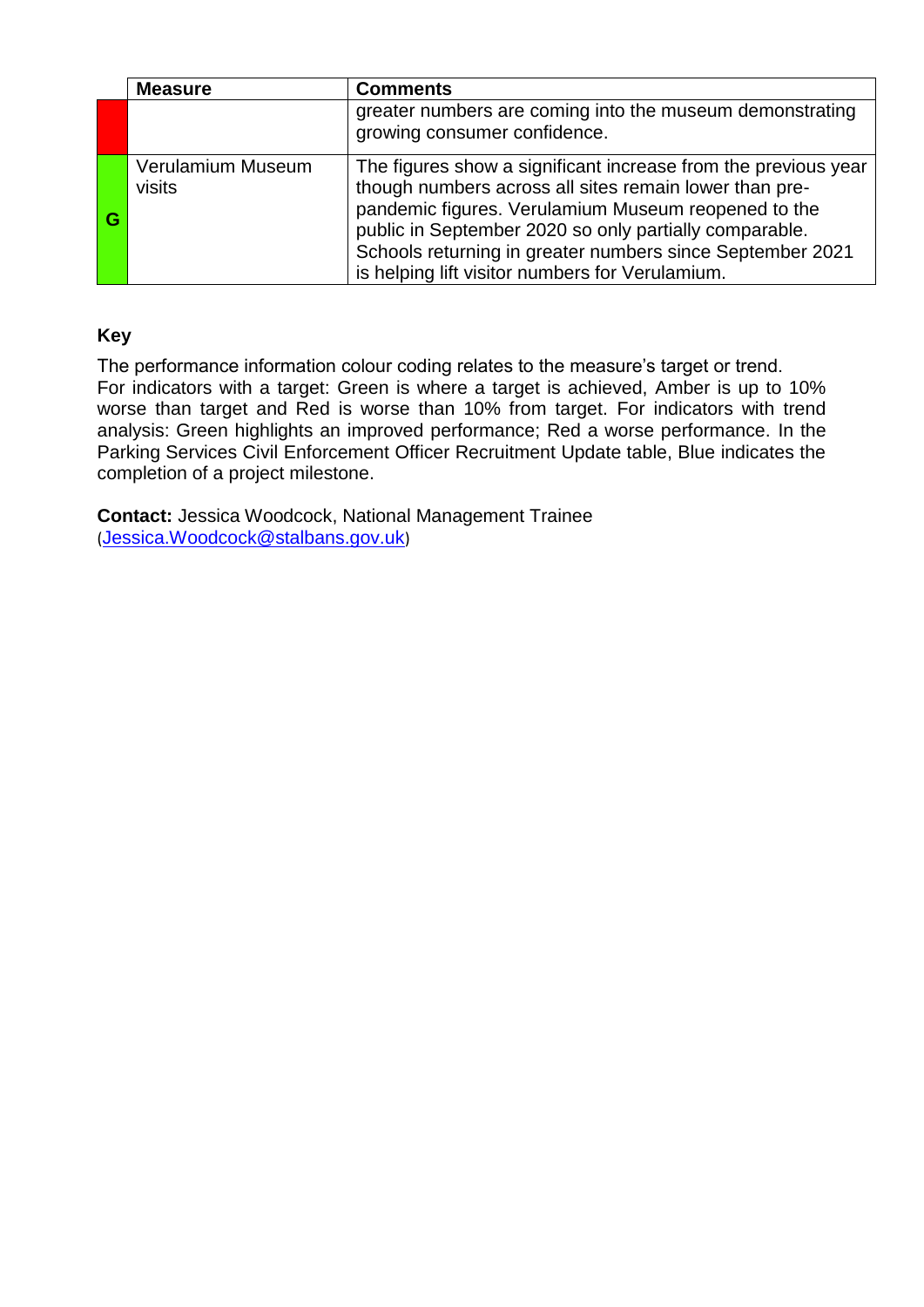

| Committee           | Department                           |                                                                                                           | Bigger or Smaller is<br><b>Better</b> | <b>Quarter 2 2020-21</b> | Quarter 3 2020-21 | <b>Quarter 4 2020-21</b> | <b>Quarter 1 2021-22</b> | <b>Quarter 2 2021-22</b> | <b>TARGET</b> |
|---------------------|--------------------------------------|-----------------------------------------------------------------------------------------------------------|---------------------------------------|--------------------------|-------------------|--------------------------|--------------------------|--------------------------|---------------|
|                     |                                      | Total affordable housing completions                                                                      | <b>Bigger</b>                         | 46                       | 58                | 44                       | 14                       | 25                       |               |
|                     |                                      | Average time to re-let dwellings (excluding<br>temporary accommodation) (cumulative, Apr-Mar)             | Smaller                               | 88.75                    | 78.9              | 61.2                     | 34.9                     | 40.4                     | 26            |
|                     |                                      | Number of voids over 26-day target (but below 90<br>days)                                                 | Smaller                               | 5 <sup>1</sup>           | 24                | 12 <sub>2</sub>          | 21                       | 14                       | Trend         |
|                     |                                      | Number of voids over 3 months                                                                             | Smaller                               | $\overline{3}$           | $1 -$             | 8 <sup>°</sup>           | $6^{\circ}$              | $\overline{2}$           | Trend         |
|                     |                                      | Number of properties let                                                                                  | <b>Bigger</b>                         | 62                       | 79                | 68                       | 76                       | 68                       | Trend         |
|                     |                                      | Void properties as a percentage of total stock (4915) Smaller                                             |                                       | 0.81%                    | 0.69%             | 1.08%                    | 0.87%                    | 0.63%                    | $1\%$         |
|                     |                                      | Total number of voids oustanding (excl. temporary<br>accommodation)                                       | Smaller                               | 39                       | 33                | 52                       | 41                       | 31                       | 49            |
|                     | Housing                              | Rent arrears of current tenants as a percentage of<br>rent due                                            | Smaller                               | 5.6%                     | 4.4%              | 4.4%                     | 4.5%                     | 4.8%                     | 4.75%         |
|                     |                                      | Percentage of tenants in receipt of Universal Credit                                                      | Smaller                               | 24.80%                   | 26.20%            | 27.50%                   | 24.95%                   | 25.60%                   |               |
| Housing & Inclusion |                                      | Number of households in temporary<br>accommodation                                                        | Smaller                               | 109                      | 119               | 104                      | 105                      | 94                       | Trend         |
|                     |                                      | Average time in temporary accommodation (weeks)                                                           | Smaller                               | 31.4                     | 30.2              | 35.2                     | 35.5                     | 35.4                     | Trend         |
|                     |                                      | Percentage of repairs completed within target                                                             | <b>Bigger</b>                         | 93.3%                    | 99.3%             | 98.8%                    | 99.0%                    | 99.6%                    | 95%           |
|                     |                                      | Percentage of repairs completed at first visit                                                            | <b>Bigger</b>                         | 93.3%                    | 90.1%             | 87.1%                    | 89.3%                    | 89.5%                    | 80%           |
|                     |                                      | Total number of households in receipt of Housing<br><b>Benefit and/or Council Tax support</b>             |                                       | 7360                     | 7369              | 7386                     | 7265                     | 7186                     |               |
|                     |                                      | Days to process Housing Benefit new claims (12<br>month average)                                          | Smaller                               | 13.3                     | 13.1              | 13.2                     | 12.5                     | 10.7                     | 21            |
|                     |                                      | Days to process Housing Benefit change in<br>circumstances (12 month average)                             | Smaller                               | 4.5                      | 4.6               | 5.0                      | 4.5                      | 4.0                      | 6             |
|                     | <b>Planning and Building Control</b> | Percentage of invalid applications received                                                               | Smaller                               | 1.2%                     | 2.0%              | 2.1%                     | 2.2%                     | 3.2%                     | Trend         |
|                     |                                      | Percentage of all major planning applications<br>determined within 13 weeks (measured over a 2 vear       | <b>Bigger</b>                         | 90.8%                    | 88.2%             | 89.2%                    | 85.7%                    | 83.3%                    | 70%           |
|                     |                                      | Planning obligations (Section 106/CIL) monetary<br>contributions secured                                  |                                       | £36,527                  | £11,119           | £200,809                 | £0                       | £0                       |               |
|                     |                                      | Planning and Building Control applications received<br>(including pre-app, trees and condition discharge) |                                       | 1306                     | 1390              | 1458                     | 1407                     | 1290                     |               |
|                     |                                      | Percentage of Council's planning decisions<br>supported at appeal (cumulative 12 month)                   | <b>Bigger</b>                         | 76%                      | 74%               | 68%                      | 68%                      | 68%                      | 66%           |
|                     |                                      | Percentage of planning applications not determined<br>(within time limits or agreed timescale)            | Smaller                               | 42%                      | 43%               | 45%                      | 37%                      | 27.5%                    | 25%           |
|                     |                                      | Number of planning applications that have not been<br>determined in time (at end of month)                | Smaller                               | 67                       | 92 <sub>1</sub>   | 156                      | 138                      | 112 <sub>1</sub>         | 40            |
| Policy              |                                      | Forecast budget variance at the year end (General<br>Fund for year in question)                           | Smaller                               | 17.0%                    | 19.1%             | 24.0%                    | 2.8%                     | 2.3%                     | 0.00%         |
|                     | Finance                              | Percentage of council tax collected of that<br>collectable in the year                                    | <b>Bigger</b>                         | 57%                      | 85%               | 99%                      | 29.97%                   | 57.18%                   | 58.61%^       |
|                     |                                      | Percentage of business rates collected of that<br>collectable in the year                                 | Bigger                                | 52%                      | 81%               | 98%                      | 23.78%                   | 50.74%                   | 57.22%^       |
|                     | Websi<br>ഉ                           | www.stalbans.gov.uk visits                                                                                | Bigger                                | 298,075                  | 283.833           | 347.429                  | 395.506                  | 329,293                  | Trend         |
|                     | Customer<br>Services                 | Total volume of calls to the Contact Centre across all<br>queues                                          | Smaller                               | 27,535                   | 23,441            | 26,460                   | 31,091                   | 27,124                   | Trend         |
|                     |                                      | Number of Stage 1 complaints logged                                                                       | Smaller                               | 32 <sub>1</sub>          | 24                | 20                       | 29                       | 31 <sub>2</sub>          | Trend         |
|                     |                                      | Number of Stage 2 complaints logged                                                                       | Smaller                               | 6 <sup>°</sup>           | 8 <sup>°</sup>    | 9                        | 5 <sup>1</sup>           | 18                       | Trend         |
|                     |                                      |                                                                                                           |                                       |                          |                   |                          |                          |                          |               |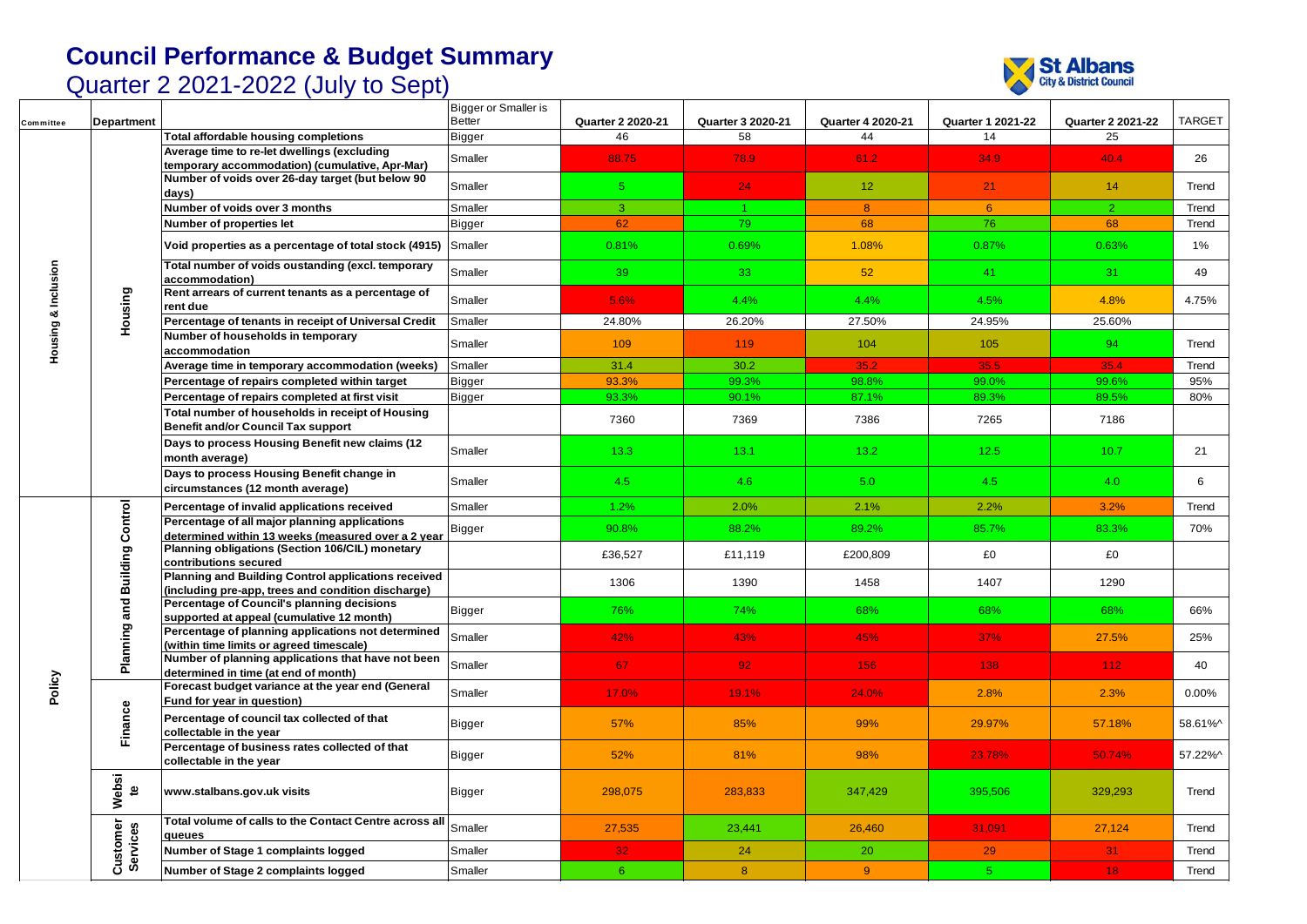



┑

| Policy                     |                                   | Establishment - actual FTE in post                                                                     |               | 22.2 fixed term)                 | 357.2 FTE (335 perm / 357.5 FTE (341.2 perm<br>/ 16.3 fixed term) | 353.4 (339 perm/14.4)<br>fixed term)          | 353.3 (333.3 perm/20<br>fixed term)          | 351.3 (330.3 perm/21<br>fixed term) |                           |
|----------------------------|-----------------------------------|--------------------------------------------------------------------------------------------------------|---------------|----------------------------------|-------------------------------------------------------------------|-----------------------------------------------|----------------------------------------------|-------------------------------------|---------------------------|
|                            | <b>Human Resources</b>            | Agency and casual workers (FTE cover for<br>vacancies or additional workloads)                         |               | 19.1 agency / 12.5<br>casual     | 12 agency / 12.34<br>casual                                       | 12 agency/ 10.6 casual                        | 18 agency/10.13 casual 21 agency/9.35 casual |                                     |                           |
|                            |                                   | Temporary workers as a percentage of total staff<br>(FTE)                                              | Smaller       | 8.1%                             | 6.4%                                                              | 6.0%                                          | 7.4%                                         | 8.0%                                |                           |
|                            |                                   | <b>Employee Turnover (excluding retirements)</b>                                                       | Smaller       | 2.67%                            | 2.40%                                                             | 5.03%                                         | 3.73%                                        | 2.97%                               | Trend                     |
|                            |                                   | Number of working days/shifts lost due to sickness<br>absence per full time equivalent employee (days) | Smaller       | 1.52                             | 1.58                                                              | 1.16                                          | 0.98                                         | 1.83                                | Trend                     |
|                            |                                   | Average time to hire vacancies (days)                                                                  | Smaller       | 55.55                            | 54.00                                                             | 60.00                                         | 50.55                                        | 54.50                               | Trend                     |
|                            |                                   | <b>Recycling rate</b>                                                                                  | Bigger        | 66%                              | 64%                                                               | 64%                                           | 64%                                          | 65%                                 | Year-on-<br>year<br>Trend |
|                            |                                   | Kg per household of residual waste                                                                     | Smaller       | 74.8                             | 74.2                                                              | 81.4                                          | 78.8                                         | 74.2                                | Year-on-<br>year<br>Trend |
|                            |                                   | Parking Penalty Charge Notices issued                                                                  | Smaller       | 2,944                            | 2,758                                                             | 1,513                                         | 3,137                                        | 4,164                               |                           |
|                            |                                   | Percentage of Parking Penalty Charge Notices paid<br>three months previously                           | <b>Bigger</b> | 53%                              | 81%                                                               | 81%                                           | 76%                                          | 79%                                 | 75%                       |
|                            |                                   | Number of spoiled Parking Penalty Charge Notices                                                       | Smaller       | 15 <sub>1</sub>                  | 13                                                                | $\overline{7}$                                | 14                                           | 6 <sup>°</sup>                      | 40                        |
|                            | <b>Community Services</b>         | Percentage of spoiled Parking Penalty Charge<br>Notices against the total number of Notices issued     | Smaller       | 0.74%                            | 0.48%                                                             | 0.77%                                         | 0.54%                                        | 0.49%                               | Less than<br>1%           |
|                            |                                   | Parking Enforcement Officer deployed hours                                                             | Bigger        | 3421.0                           | 4025.0                                                            | 3610.0                                        | 4996.0                                       | 4595.0                              | 5350                      |
|                            |                                   | <b>Fly-tipping incidents</b>                                                                           | Smaller       | 211                              | 227                                                               | 217                                           | 193                                          | 183                                 | Year-on-<br>year<br>Trend |
| Public Realm               |                                   | Number of missed waste collections per 100,000                                                         | Smaller       | 26                               | 18.6                                                              | 26.6                                          | 21.3                                         | 46                                  | 32                        |
|                            |                                   | Verulamium Museum visits                                                                               | Bigger        | 1,398                            | 2,369                                                             | Venues closed due to<br>national restrictions | 3,711                                        | 10,779                              | Year-on-<br>year<br>Trend |
|                            |                                   | <b>Hypocaust visits</b>                                                                                | Bigger        | Not available:<br>counter broken | 959                                                               | Venues closed due to<br>national restrictions | 5,662                                        | 11,477                              | Year-on-<br>year<br>Trend |
|                            |                                   | <b>Clock Tower visits</b>                                                                              | Bigger        | 71                               | $\overline{0}$                                                    | Venues closed due to<br>national restrictions | 175                                          | 3,195                               | Year-on-<br>year<br>Trend |
|                            |                                   | St Albans Museum + Gallery visits                                                                      | <b>Bigger</b> | 33,033                           | 21,339                                                            | Venues closed due to<br>national restrictions | 11,104                                       | 35,559                              | 50,000                    |
|                            | <b>Commercial and Development</b> | Total number of visits to arts and entertainment<br>venues                                             | <b>Bigger</b> | $\overline{0}$                   | 1,962                                                             | Venues closed due to<br>national restrictions | $\overline{0}$                               | 6,339                               | Year-on-<br>year<br>Trend |
|                            |                                   | Total number of visits to sport and leisure centres                                                    | <b>Bigger</b> | 148,491                          | 134,647                                                           | Venues closed due to<br>national restrictions | 289,110                                      | 396,072                             | Year-on-<br>year<br>Trend |
|                            |                                   | Percentage of total expected rental income that is in<br>arrears                                       | Smaller       | 28%                              | 28%                                                               | 13%                                           | 15%                                          | 9%                                  | <b>TBD</b>                |
|                            |                                   | Reactive repairs as a percentage of all maintenance                                                    | Smaller       | 51%                              | 37%                                                               | 41%                                           | 43%                                          | 44%                                 | Trend                     |
| Regeneration &<br>Business |                                   | Planned maintenance as a percentage of all<br>maintenance                                              | <b>Bigger</b> | 49%                              | 63%                                                               | 59%                                           | 57%                                          | 56%                                 | Trend                     |
|                            |                                   | Number of non-residential properties which are not<br>fully operational                                | Smaller       | $\sqrt{5}$                       | 3                                                                 | 2 <sup>1</sup>                                | $\overline{2}$                               |                                     | Less than<br>5            |
|                            |                                   | <b>Claimant Count</b>                                                                                  | Smaller       | 3780                             | 3495                                                              | 3520                                          | 2965                                         | 2820                                | $***$                     |

^ Seasonal Target

† Quarterly target to reflect seasonal variation. \*\*\*\*ONS Experimental Indicator – may not accurately reflect labour market.

\* Figures for Council Tax collections from Quarters 1-4 are cumulative.

TBD: Indicator static target or trend to be determined.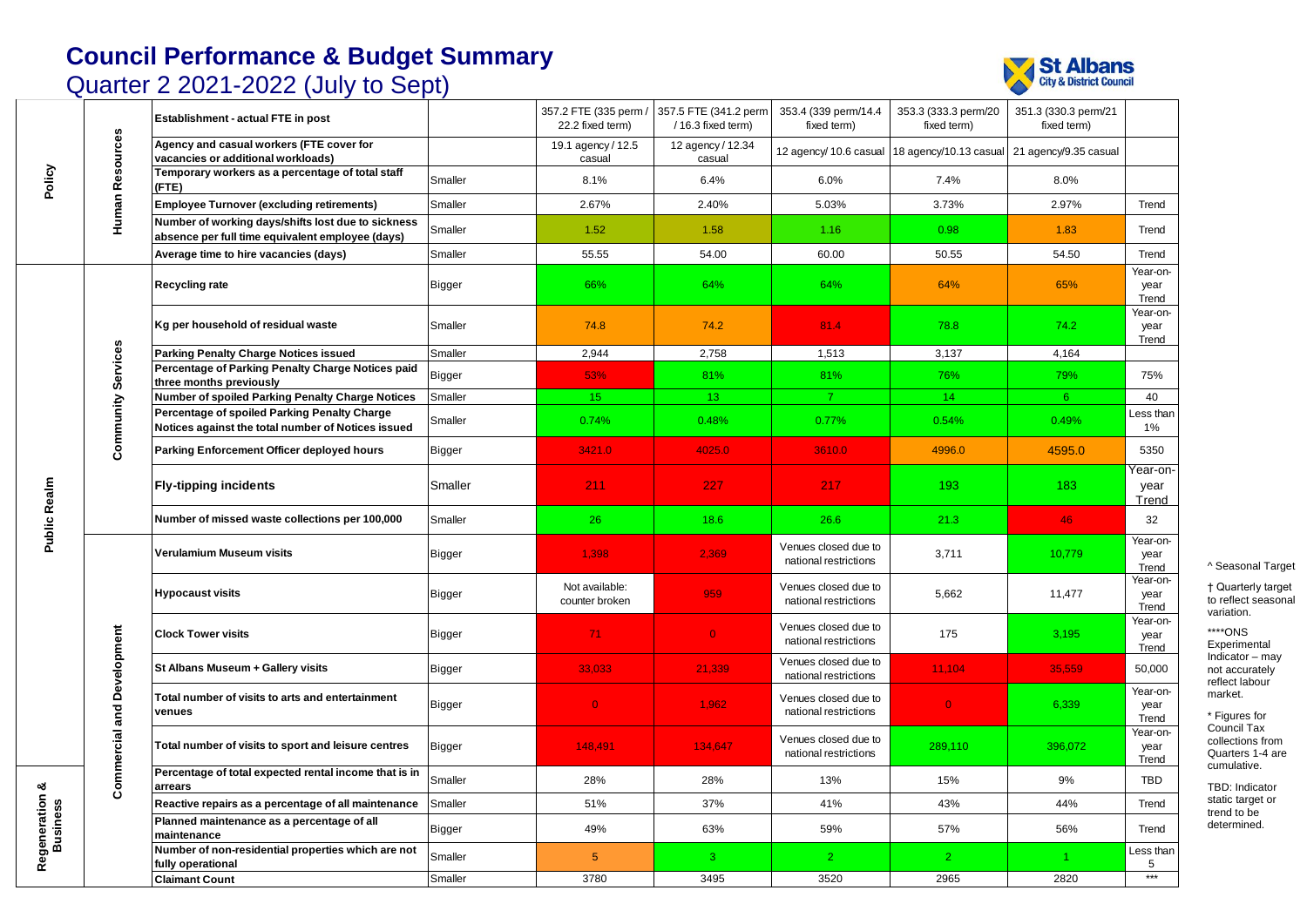







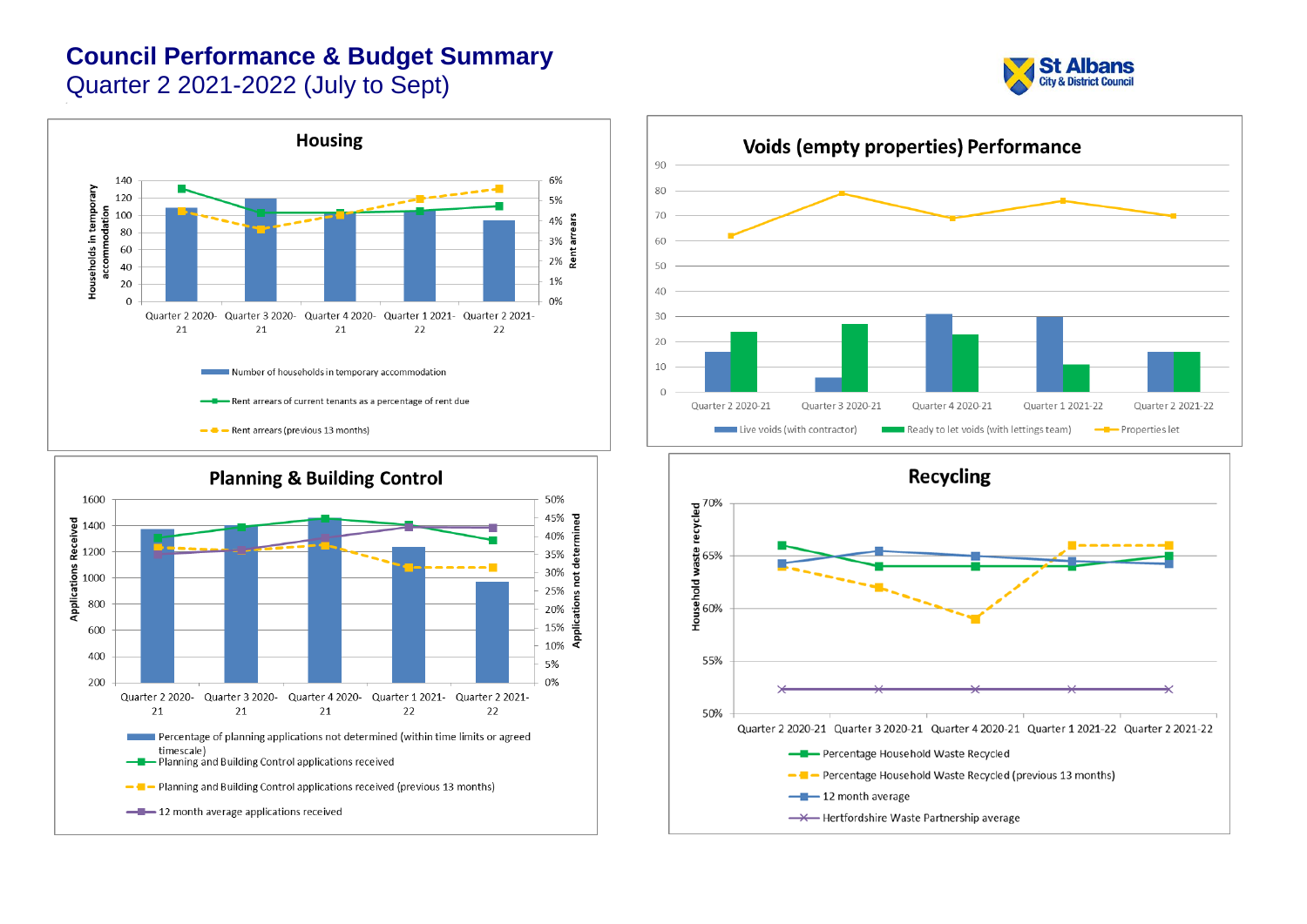Quarter 2 2021-2022 (July to Sept)



## **Priority Project Tracker Updates**

| <b>Committee</b>                       | Q1 milestones             | <b>Priority Project</b>                                                             | Q2                        | <b>Progress</b>                                                                                                                                                                                                                                                                                                                                                                                                                                                                                                                                                                                                                                                                                                                                                                                                                                                                                                                                              | Q3 milestones (2021/2022)                                                                                                                                                                                                                                                                                                                                                                                                                                                                                                                                        |
|----------------------------------------|---------------------------|-------------------------------------------------------------------------------------|---------------------------|--------------------------------------------------------------------------------------------------------------------------------------------------------------------------------------------------------------------------------------------------------------------------------------------------------------------------------------------------------------------------------------------------------------------------------------------------------------------------------------------------------------------------------------------------------------------------------------------------------------------------------------------------------------------------------------------------------------------------------------------------------------------------------------------------------------------------------------------------------------------------------------------------------------------------------------------------------------|------------------------------------------------------------------------------------------------------------------------------------------------------------------------------------------------------------------------------------------------------------------------------------------------------------------------------------------------------------------------------------------------------------------------------------------------------------------------------------------------------------------------------------------------------------------|
|                                        | (2020/2021)<br>(Apr-June) |                                                                                     | milestones<br>(2021/2022) |                                                                                                                                                                                                                                                                                                                                                                                                                                                                                                                                                                                                                                                                                                                                                                                                                                                                                                                                                              | (Oct-Dec)                                                                                                                                                                                                                                                                                                                                                                                                                                                                                                                                                        |
|                                        |                           |                                                                                     | (Jul to Sept)             |                                                                                                                                                                                                                                                                                                                                                                                                                                                                                                                                                                                                                                                                                                                                                                                                                                                                                                                                                              |                                                                                                                                                                                                                                                                                                                                                                                                                                                                                                                                                                  |
| <b>Housing and</b><br><b>Inclusion</b> | G                         | Improve Council<br>houses and flats<br>to reduce<br>energy use and<br>CO2 emissions | G                         | The programme to install 300 new boilers is<br>$\bullet$<br>on track, with progress monitored at monthly<br>meetings with the contractor.<br>The windows and doors renewal programme<br>$\bullet$<br>has commenced and is on target to be<br>completed in this financial year.<br>$\bullet$<br>The programme for Kitchen and Bathroom<br>renewals is due to commence in January<br>2022, this has been delayed due to supply<br>chain issues. It is estimated the programme<br>will be completed in this financial year.<br>Insulation works are part of the pilot<br>$\bullet$<br>programme partially funded by the<br>Government Green Homes Grants, surveys<br>have been completed and are ongoing to<br>complete this programme in the current<br>financial year.<br>$\bullet$<br>A draft energy strategy has been produced, it<br>is currently being reviewed. A major<br>component of the strategy is to maximise use<br>of future Government Funding. | Remaining programme of boiler<br>installations programmed in by<br>the end of December<br>The windows and doors<br>$\bullet$<br>programme has started, all<br>tenants notified of renewals by<br>the end of December.<br>Kitchen and Bathroom<br>$\bullet$<br>programme agreed and tenants<br>notified of renewals by the end of<br>the December<br>All properties on the energy pilot<br>programme surveyed, 20<br>properties to be completed<br><b>Draft Energy Strategy</b><br>completed to be presented to<br>Housing and Inclusion<br>Committee in January. |
|                                        | A                         | Progress social<br>housing on<br>Council owned<br>land                              | A                         | There has been a slight delay in the handover<br>$\bullet$<br>of the Holyrood site due to supply chain<br>issues; this is now expected in November<br>2021.<br>The Section 106 agreement has now been<br>$\bullet$<br>signed off for the Hedges site. We are<br>currently awaiting the return of the tender to<br>inform the project timetable, although this will<br>be delayed from the original date of October<br>2022.<br>There has been a delay in the planning<br>application process for the King Offa and                                                                                                                                                                                                                                                                                                                                                                                                                                           | Achieve practical completion of<br>the Holyrood Crescent project in<br>November 2021.<br>Complete the tender process for<br>the Hedges and appoint a<br>Principal Contractor via<br>framework to undertake main<br>construction works.<br>Obtain planning permission for<br>the King Offa project in<br>November 2021, continue to<br>progress Pre-Construction                                                                                                                                                                                                  |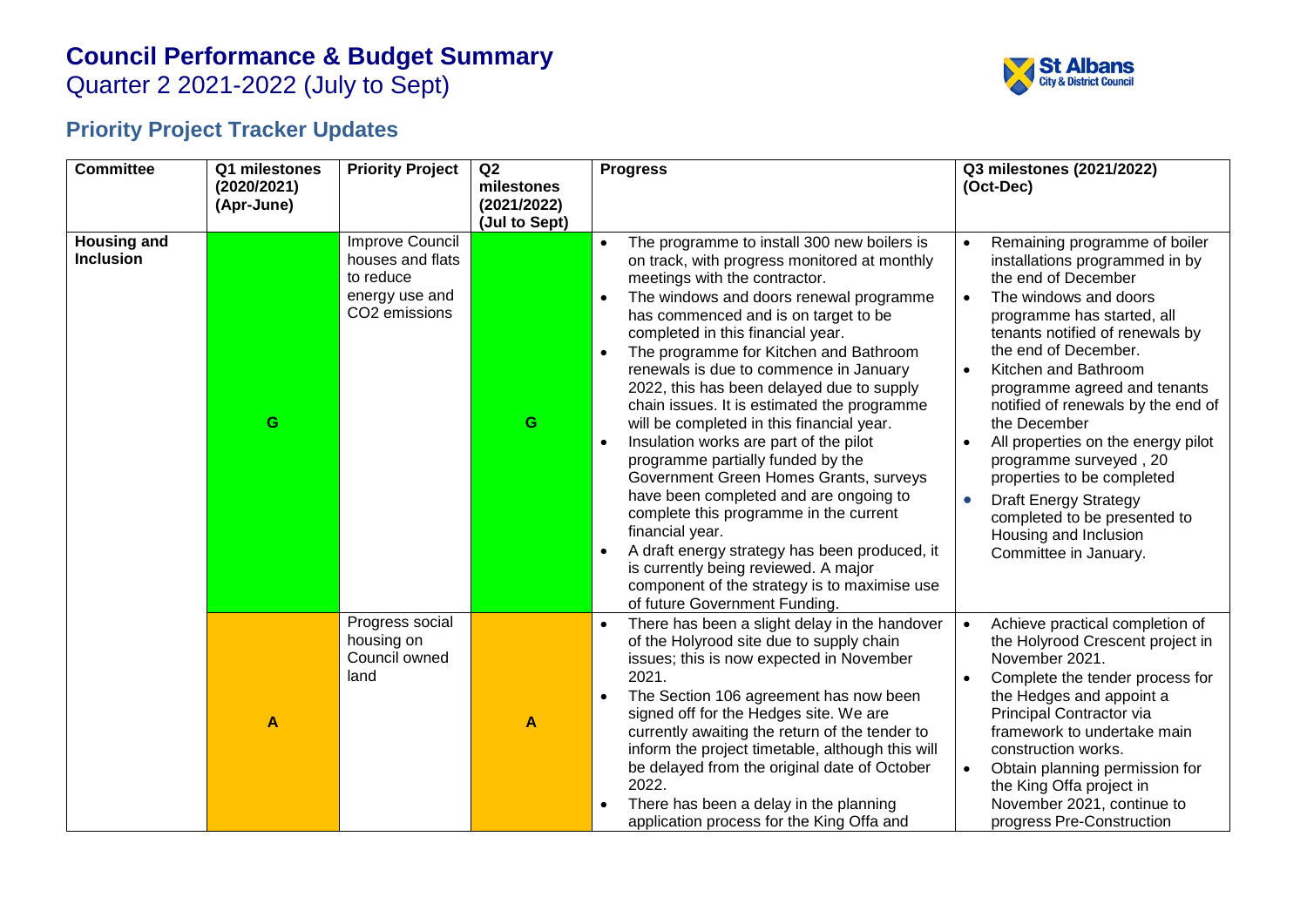

|               |   |                                                                                           |   | Norman Close sites due to a lack of response<br>from National Rail. This is now due to be<br>considered by the Planning Committee in<br>November. This will have a knock on effect on<br>the completion date, originally scheduled for<br>December 2022. The confirmed completion<br>date will be finalised once a contractor has<br>been appointed.<br>Three further sites in the District have been<br>$\bullet$<br>identified for future social housing<br>development. Works are discussed at the<br>Monthly Project Board meetings. | Services Agreement (PCSA)<br>works and appoint Principal<br>Contractor to undertake main<br>construction works.<br>Continue to progress feasibility<br>$\bullet$<br>design work on three identified<br>sites and monitor at monthly<br>Housing Project Board meetings.                     |
|---------------|---|-------------------------------------------------------------------------------------------|---|------------------------------------------------------------------------------------------------------------------------------------------------------------------------------------------------------------------------------------------------------------------------------------------------------------------------------------------------------------------------------------------------------------------------------------------------------------------------------------------------------------------------------------------|--------------------------------------------------------------------------------------------------------------------------------------------------------------------------------------------------------------------------------------------------------------------------------------------|
| <b>Policy</b> | G | <b>BID</b> renewal                                                                        | A | Final draft BID proposal received.<br>$\bullet$                                                                                                                                                                                                                                                                                                                                                                                                                                                                                          | The final draft BID proposal to be<br>considered by Full Council later<br>in the year, and Policy<br>Committee on 4 November 2021.<br>Assuming legislative procedures<br>are met, the Ballot period will be<br>6 Jan to 3 Feb 2022.<br>Declaration on 4 February 2022.                     |
|               | G | Progress the<br>Hertfordshire IQ<br>enviro-tech<br>enterprise zone                        | G | The Herts IQ lead contact officer for St Albans<br>City and District Council has changed from<br>Cherie Norris to Adam Wood.<br>The HCG Framework Plan workshops are<br>underway, and the Herts IQ is involved as a<br>key party.                                                                                                                                                                                                                                                                                                        | Council on Board of Herts IQ.<br>$\bullet$<br>Ongoing work on the HCG<br>$\bullet$<br>Framework Plan and the Herts<br>IQ is involved as a key party.                                                                                                                                       |
|               | G | Implement a<br>new operating<br>model for the<br>Council                                  | G | Digital investment priorities are to be<br>$\bullet$<br>considered through the Star Chamber<br>process which kicked off in September.<br>There are some delays to reconfiguration of<br>$\bullet$<br>the workspace but still should complete by the<br>end of October, the number of desks available<br>for staff to use will be increased to<br>approximately 75%.                                                                                                                                                                      | Complete the office space re-<br>configuration<br>Test use of the office space<br>Autumn onwards.<br>Finalise 'agile working' approach<br>$\bullet$<br>Appoint specialist support for<br>$\bullet$<br>transformation programme and<br>conduct initial activity audit and<br>cost analysis. |
|               | G | Lead initiatives<br>to reduce the<br>impact of aircraft<br>pollution and<br>noise arising | G | Provisional date for new Airport/Airspace<br>$\bullet$<br>Working Group 20 October.                                                                                                                                                                                                                                                                                                                                                                                                                                                      | Hold the Airport Working Group<br>meeting on 20 October.<br>SADC to continue to respond to<br>relevant consultations (eg<br>Airspace) and planning                                                                                                                                         |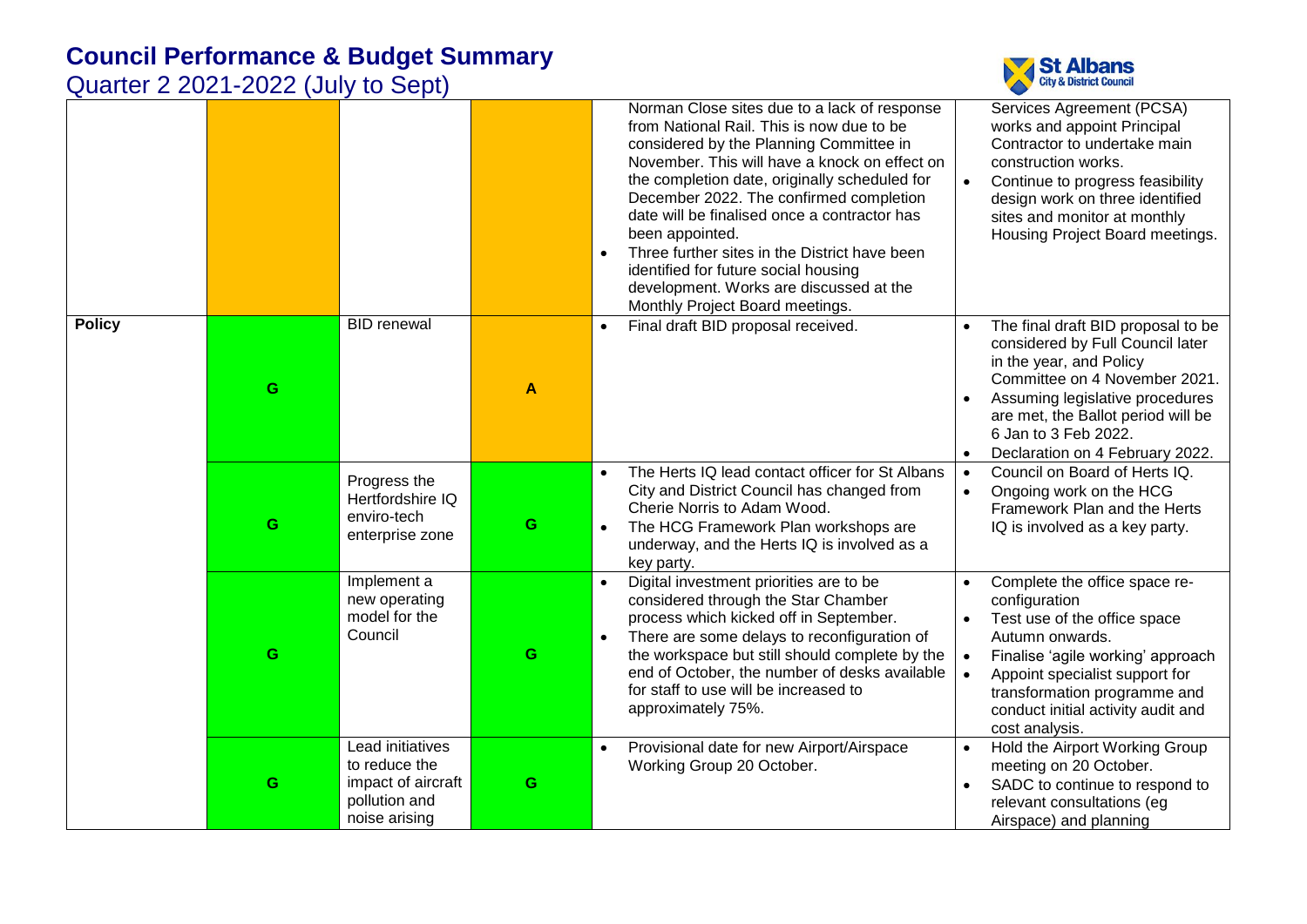

|   | from proposals<br>to expand Luton<br>Airport capacity.                                                                                                                           |   |                                                                                                                                                                                                                                                                                                                                                                                | application consultations as<br>required.                                                                                                                                                                                                                                                                                                     |
|---|----------------------------------------------------------------------------------------------------------------------------------------------------------------------------------|---|--------------------------------------------------------------------------------------------------------------------------------------------------------------------------------------------------------------------------------------------------------------------------------------------------------------------------------------------------------------------------------|-----------------------------------------------------------------------------------------------------------------------------------------------------------------------------------------------------------------------------------------------------------------------------------------------------------------------------------------------|
| G | Increase the<br>quantity of tree<br>cover planting<br>3,000 trees.                                                                                                               | G | Draft Plan for planting 3,000 trees moving<br>$\bullet$<br>ahead. Funding secured for some 'standard'<br>trees from joint LATF bid with HCC and whip<br>stock ordered from Carbon Footprint.                                                                                                                                                                                   | Support HCC on more potential<br>$\bullet$<br>tree planting fund bids.<br>The team continuing to liaise with<br>$\bullet$<br>H&MWT on synergies with re-<br>wilding work - including H&MWT<br>new webpages.<br>Iterative progress with the early<br>draft Tree Planting Plan for 2021-<br>2022 which shows over 3,000<br>trees to be planted. |
| G | Take forward<br>the<br>Sustainability<br>and Climate<br><b>Crisis Strategy</b><br>and Action Plan<br>published in<br>2020/21 and<br>implement Year<br>2 Measures and<br>Actions. | G | SCC Strategy and Action Plan has been<br>$\bullet$<br>taken forward; related activities are<br>progressing well. Detailed progress and<br>performance summary updates are routinely<br>presented to and discussed at the Council's<br>CAG meeting. The last such update was<br>provided on 14/09/21.                                                                           | Continue to provide monthly<br>$\bullet$<br>updates on the sustainability<br>tracker.                                                                                                                                                                                                                                                         |
| A | Support the BID<br>in developing a<br>Vision and<br>Neighbourhood<br>Plan for the City<br>Centre                                                                                 | G | Report considered by the City Neighborhoods<br>$\bullet$<br>Committee on 21 September. Discussion at<br>the meeting shows desire to input into the<br>Local Plan focused on the central area as the<br>best way of taking forward aims and<br>ambitions - will need to align with CCOS work<br>in particular.                                                                  | Ongoing discussion looking at<br>$\bullet$<br>aims for the City Centre to be<br>reflected in the draft Local Plan                                                                                                                                                                                                                             |
| A | Progress the<br>Local Plan                                                                                                                                                       | A | A bid for additional staff and non-staff budget<br>$\bullet$<br>has been proposed as part of the 2022/23<br>budget setting process - responding to a<br>review which strongly points to the need for<br>additional resources for the early delivery of<br>the Local Plan.<br>After discussions with officials from the<br>$\bullet$<br>Department of Levelling Up, Housing and | Further round of informal<br>$\bullet$<br>engagement with a range of<br>stakeholders, including<br>landowners/developers; Parish<br>and Town Councils; Residents<br><b>Associations and Civic Groups</b>                                                                                                                                      |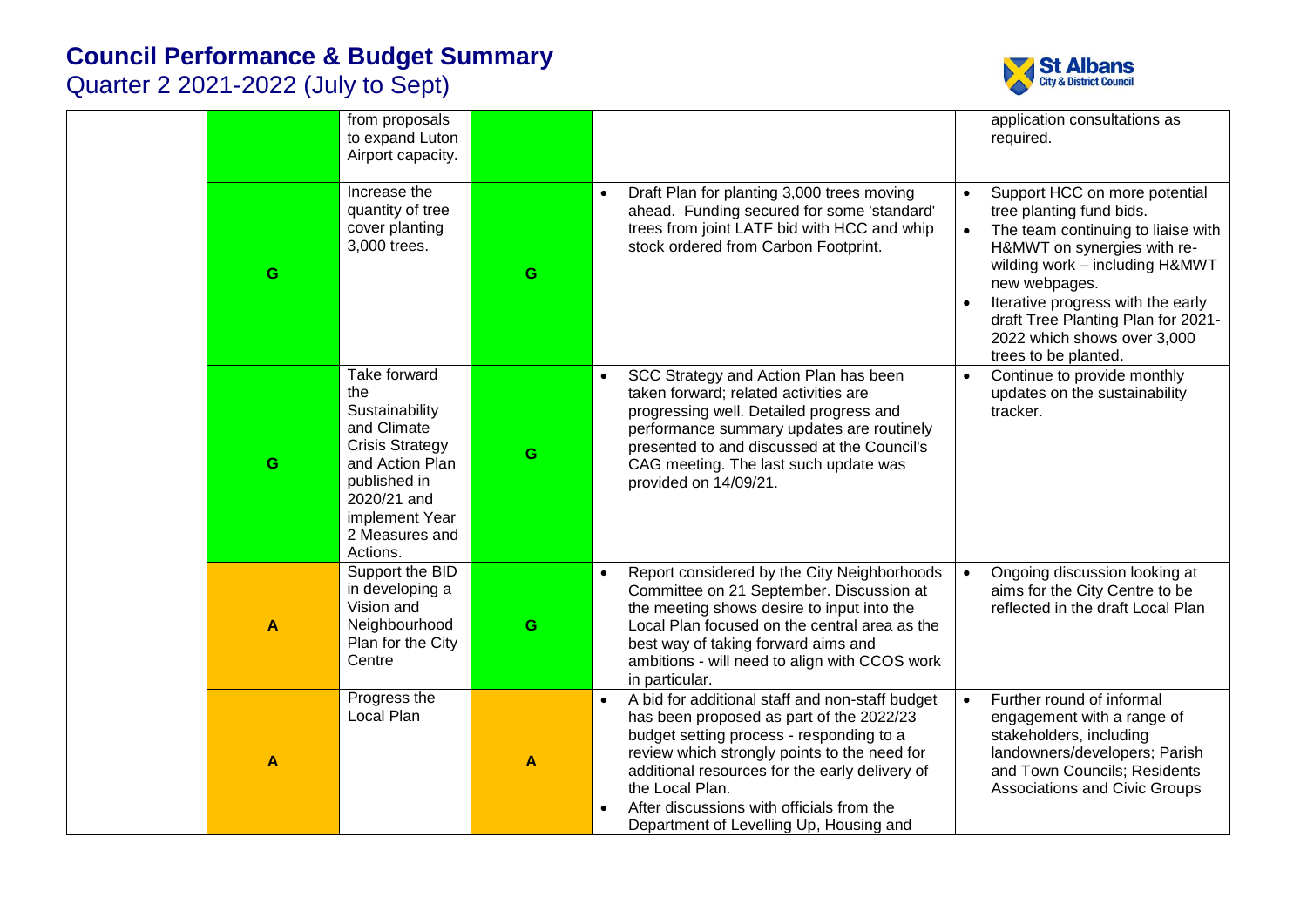

|                              |   |                                                                                                                                                                                                                            |   | Communities, currently reviewing the Local<br>Development Scheme to secure early<br>successful delivery of a Local Plan.<br>Key, for the following updates:                                                                                                                                                                                                                                                                                                                                                                                                                                                                                                                                                                                                                           |                                                                                                                                                                          |
|------------------------------|---|----------------------------------------------------------------------------------------------------------------------------------------------------------------------------------------------------------------------------|---|---------------------------------------------------------------------------------------------------------------------------------------------------------------------------------------------------------------------------------------------------------------------------------------------------------------------------------------------------------------------------------------------------------------------------------------------------------------------------------------------------------------------------------------------------------------------------------------------------------------------------------------------------------------------------------------------------------------------------------------------------------------------------------------|--------------------------------------------------------------------------------------------------------------------------------------------------------------------------|
|                              |   |                                                                                                                                                                                                                            |   | RIBA: Royal Institute of British Architects   Stage 1: preparation and briefing   Stage 2: concept design   Stage 3: spatial coordination  <br>Stage 4: technical design.                                                                                                                                                                                                                                                                                                                                                                                                                                                                                                                                                                                                             |                                                                                                                                                                          |
| Regeneration<br>and Business | G | Support the<br>Visitor<br>Partnership<br>(through the<br>BID) in<br>implementing a<br>new visitor<br>economy<br>strategy for the<br><b>District</b>                                                                        | G | The Visitor Partnership / BID have drafted a<br>$\bullet$<br>Destination Management Plan which officers<br>have commented on.                                                                                                                                                                                                                                                                                                                                                                                                                                                                                                                                                                                                                                                         | Continue to support the BID in<br>$\bullet$<br>the St Albans District Visitor<br>Partnership.                                                                            |
|                              | G | Progress the<br>installation of<br>additional solar<br>PV panels at the<br>Council's<br>Leisure Centres<br>and the<br>installation of<br>electric car<br>charging points<br>at Cotlandswick<br>Leisure Centre<br>Car Park. | A | Work to install electric car charging points at<br>$\bullet$<br>Cotlandswick Leisure Centre Car Park is in<br>progress. This location is included in the wider<br>EV charging project for delivery in 21/22. Due<br>to challenges with this location delivery is<br>likely to be in Q4 rather than November.<br>Regarding works to progress the installation<br>$\bullet$<br>of solar PV panels at the Council's Leisure<br>Centres, internal discussions have confirmed<br>that proposed layout changes are acceptable<br>in principle.<br>Prior Approval application with these changes<br>is to be submitted Oct-21. Updated drawings<br>will be requested from the architect. Tender to<br>be circulated whilst application is being<br>reviewed and will be subject to approval. | Submit the prior approval<br>application for solar PV panels in<br>October 2021.<br>$\bullet$<br>Circulate tender.                                                       |
|                              | G | Marlborough<br>Pavilion                                                                                                                                                                                                    | G | All pre-commencement conditions have been<br>$\bullet$<br>submitted and are awaiting approval.<br>The site set up and demolition is now<br>$\bullet$<br>complete.                                                                                                                                                                                                                                                                                                                                                                                                                                                                                                                                                                                                                     | Pre-commencement conditions<br>$\bullet$<br>discharged and work started on<br>site.<br>Demolition certificates obtained<br>$\bullet$<br>All external work to be procured |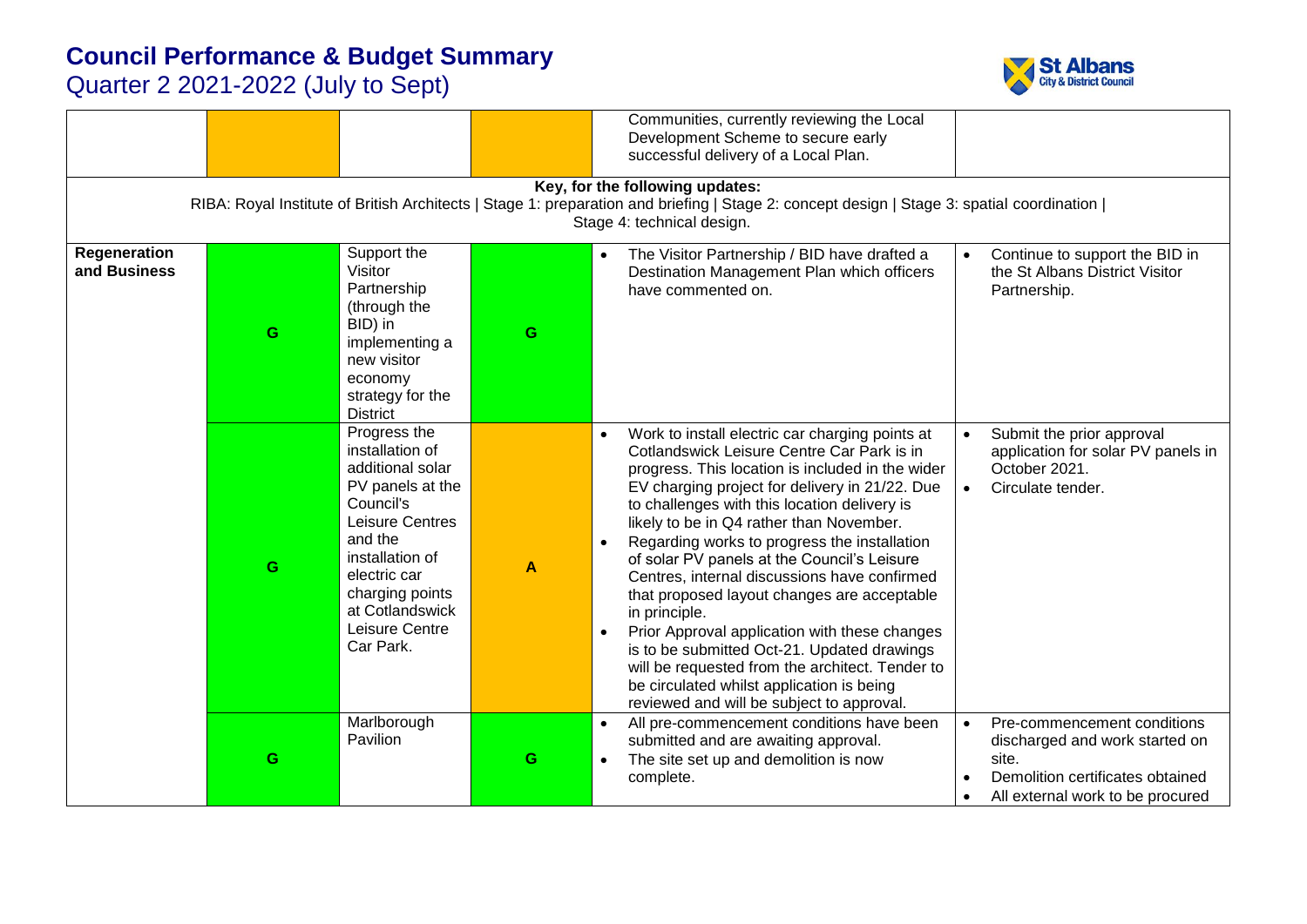

| G | Noke Shot                                                                                    | G | Foundations are complete on eight of the<br>houses. Foundations on the final two houses<br>to be completed in October.                                                                                                                                                                                                                                                                                                                                                                                                                                                                                                                                                                                                                                                                                                                                                            | Remaining foundations, external<br>walls and roofs to be competed.                                                                                                                                                                                                     |
|---|----------------------------------------------------------------------------------------------|---|-----------------------------------------------------------------------------------------------------------------------------------------------------------------------------------------------------------------------------------------------------------------------------------------------------------------------------------------------------------------------------------------------------------------------------------------------------------------------------------------------------------------------------------------------------------------------------------------------------------------------------------------------------------------------------------------------------------------------------------------------------------------------------------------------------------------------------------------------------------------------------------|------------------------------------------------------------------------------------------------------------------------------------------------------------------------------------------------------------------------------------------------------------------------|
| G | Progress the<br>development of<br>the City Centre<br><b>Opportunity Site</b><br>(CCOS) North | G | The smaller focus group has now met five<br>$\bullet$<br>times. Values and Principles complete for City<br>Centre projects. Main Stakeholder Advisory<br>Group to meet on Wednesday 6 October                                                                                                                                                                                                                                                                                                                                                                                                                                                                                                                                                                                                                                                                                     | <b>Stakeholder Advisory Group</b><br>$\bullet$<br>being held on 14 October.<br>Report to be written and<br>$\bullet$<br>presented to the Regeneration &<br><b>Business Committee.</b><br>Public and independent<br>consultation to commence.                           |
| G | Progress the<br>development of<br>the City Centre<br><b>Opportunity Site</b><br>(CCOS) South | G | Construction works on site are progressing<br>$\bullet$<br>well, the steel structure has been erected for<br>Block B commercial element on the corner of<br>Bricket Road and Victoria Street.<br>Steel frame structures continue to be installed<br>$\bullet$<br>for window surrounds on both blocks.<br>Contractors will move to carry out works on<br>$\bullet$<br>the Pavilion building once steels have been<br>installed on both main blocks.<br>Over 95% of bath pods have been delivered<br>$\bullet$<br>and on site with the rest arriving in the next<br>two weeks.<br>A successful topping out ceremony took place<br>$\bullet$<br>on 10 Sept.<br>The names of the buildings have been agreed<br>$\bullet$<br>and a form sent to the Street name and<br>numbering officers, currently waiting for<br>confirmation. Block B- Francis Bacon, Block<br>C- Eleanor Ormerod. | Further planning conditions to be<br>$\bullet$<br>discharged in accordance to<br>construction programme.<br>Final sign off to be received<br>$\bullet$<br>confirming the names of both<br>buildings.<br>100% of bathroom pods to be<br>$\bullet$<br>delivered to site. |
| G | Leyland Avenue                                                                               | G | Roofs are now complete; internal walls are<br>$\bullet$<br>formed and the interior is being fitted out.<br>Marketing of the houses has begun and<br>$\bullet$<br>continues.                                                                                                                                                                                                                                                                                                                                                                                                                                                                                                                                                                                                                                                                                                       | Completion of houses.<br>Sale of houses commences.                                                                                                                                                                                                                     |
| G | Progress the re-<br>development of<br>Fleetville<br>Community<br>Centre for                  | G | The Regeneration & Business Committee<br>$\bullet$<br>agreed at its meeting on 2 September to a<br>change in design from a two-storey building to<br>a single storey building and to the submission                                                                                                                                                                                                                                                                                                                                                                                                                                                                                                                                                                                                                                                                               | Submit the planning application<br>in November.                                                                                                                                                                                                                        |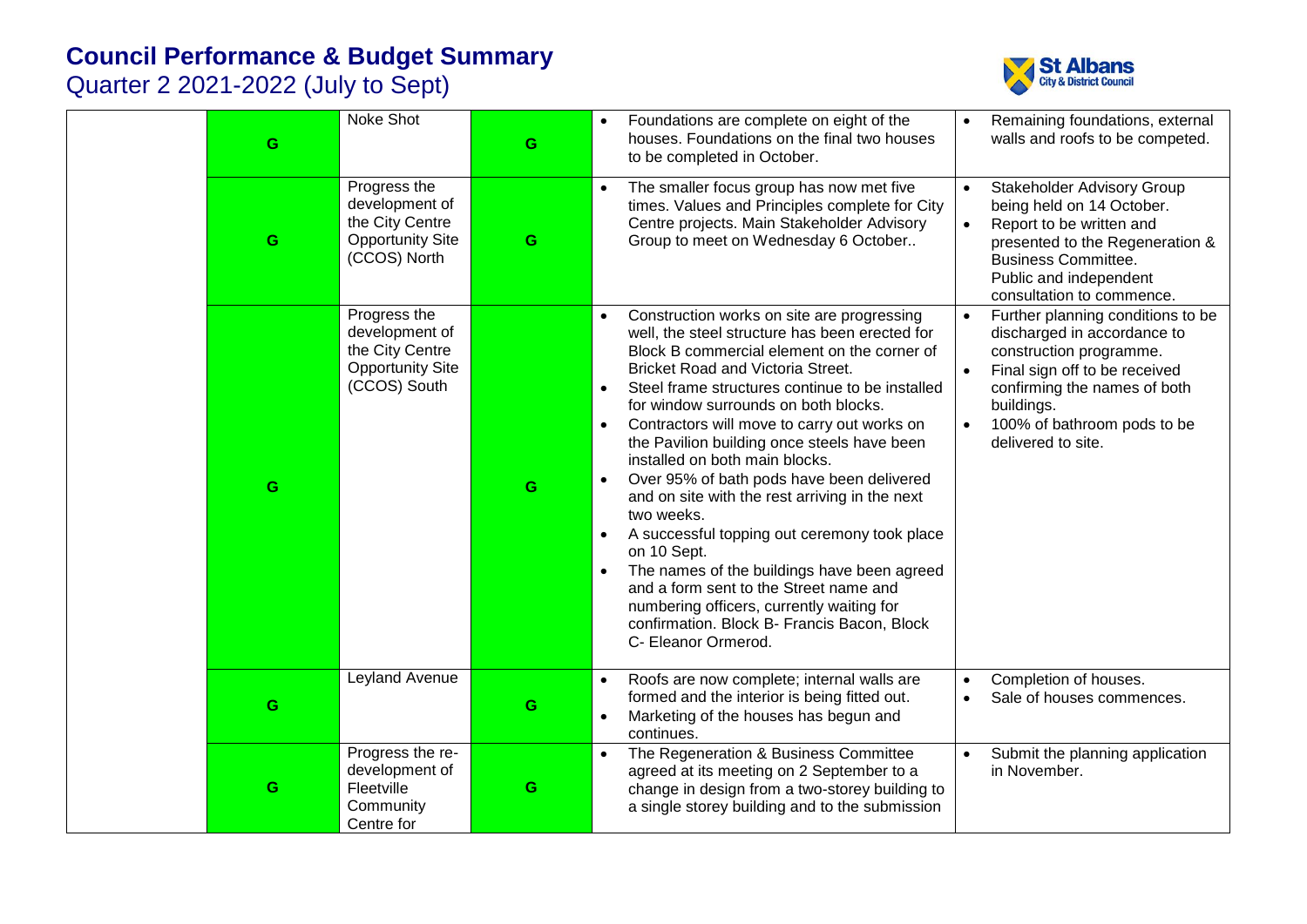



|                  | anticipated in<br>November 2023                                                                                        |   | of the planning application at the end of the<br>RIBA Stage 3 design.<br>The planning application is expected to be<br>$\bullet$<br>submitted in November.                                                                                                                                                                                                                                                                                                                                                                                                                                                                                                                                                          |                                                                                                                                                                                       |
|------------------|------------------------------------------------------------------------------------------------------------------------|---|---------------------------------------------------------------------------------------------------------------------------------------------------------------------------------------------------------------------------------------------------------------------------------------------------------------------------------------------------------------------------------------------------------------------------------------------------------------------------------------------------------------------------------------------------------------------------------------------------------------------------------------------------------------------------------------------------------------------|---------------------------------------------------------------------------------------------------------------------------------------------------------------------------------------|
| G                | Ridgeview                                                                                                              | A | Onsite works are progressing well, although<br>there are some difficulties with arranging<br>utility connections.<br>A report to Policy Committee in October<br>proposes delaying Phase 2 until 2022 in the<br>light of the shortage of materials and high<br>increases in the cost of materials.<br>In light of the above, demolition is likely to be<br>delayed until 2022.                                                                                                                                                                                                                                                                                                                                       | Final works for mechanical,<br>$\bullet$<br>electrical and plumbing<br>complete.<br>Kitchens, bathrooms, flooring<br>and decorations complete.                                        |
| $\blacktriangle$ | Implement<br>revised Markets<br>Service<br>operational<br>structure,<br>moving towards<br>break-even<br>against budget | A | A clear strategy to move towards break-even<br>is not yet in place. Several, related elements<br>are in place or being developed, with direction<br>provided by Lead Councillors.<br>Overall progress is being slowed for 2-3<br>months. The purpose is to allow the newly<br>formed (September 2021) Markets Task &<br>Finish Group to meet and report its<br>recommendations to the Regeneration &<br><b>Business Committee.</b><br>Recommendations of the Task & Finish<br>Group and/or subsequent decisions of<br>Regeneration & Business Committee are<br>likely to have significant, net financial<br>implication on Market Services budgets, with<br>a consequent effect on the strategy for break-<br>even. |                                                                                                                                                                                       |
| A                | Harpenden<br><b>Public Halls</b>                                                                                       | G | RIBA stage 3 information including the cost<br>plan is now complete.<br>The information is currently being reviewed.<br>$\bullet$                                                                                                                                                                                                                                                                                                                                                                                                                                                                                                                                                                                   | Submission of Planning<br>$\bullet$<br>Application due for late-October.<br>Procurement of main contractor<br>$\bullet$<br>to commence late-October<br>alongside planning submission. |
| N/A              | Rothamsted<br>Park Soil<br>Relocation                                                                                  | A | Issues with stone content where the spoil has<br>$\bullet$<br>been spread. Stone picking took place in<br>August and September. Further stone picking<br>is required.                                                                                                                                                                                                                                                                                                                                                                                                                                                                                                                                               | Monitor stone content and<br>$\bullet$<br>undertake stone picking when<br>necessary.                                                                                                  |